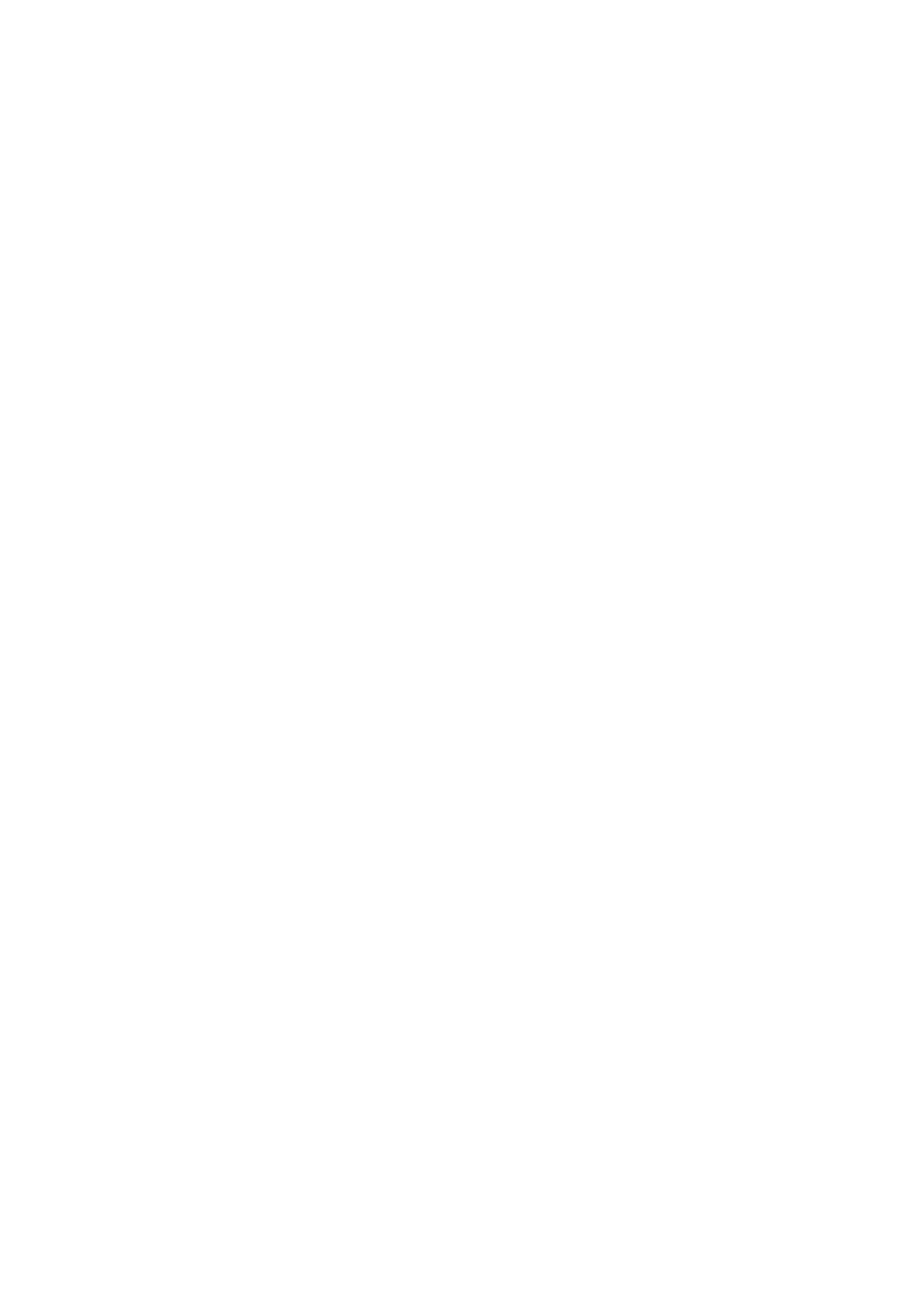# **EUROPEAN UNIVERSITY INSTITUTE, FLORENCE DEPARTMENT OF ECONOMICS**

*A Trust-Driven Financial Crisis. Implications for the Future of Financial Markets* 

**LUIGI GUISO**

EUI Working Paper **ECO** 2010/07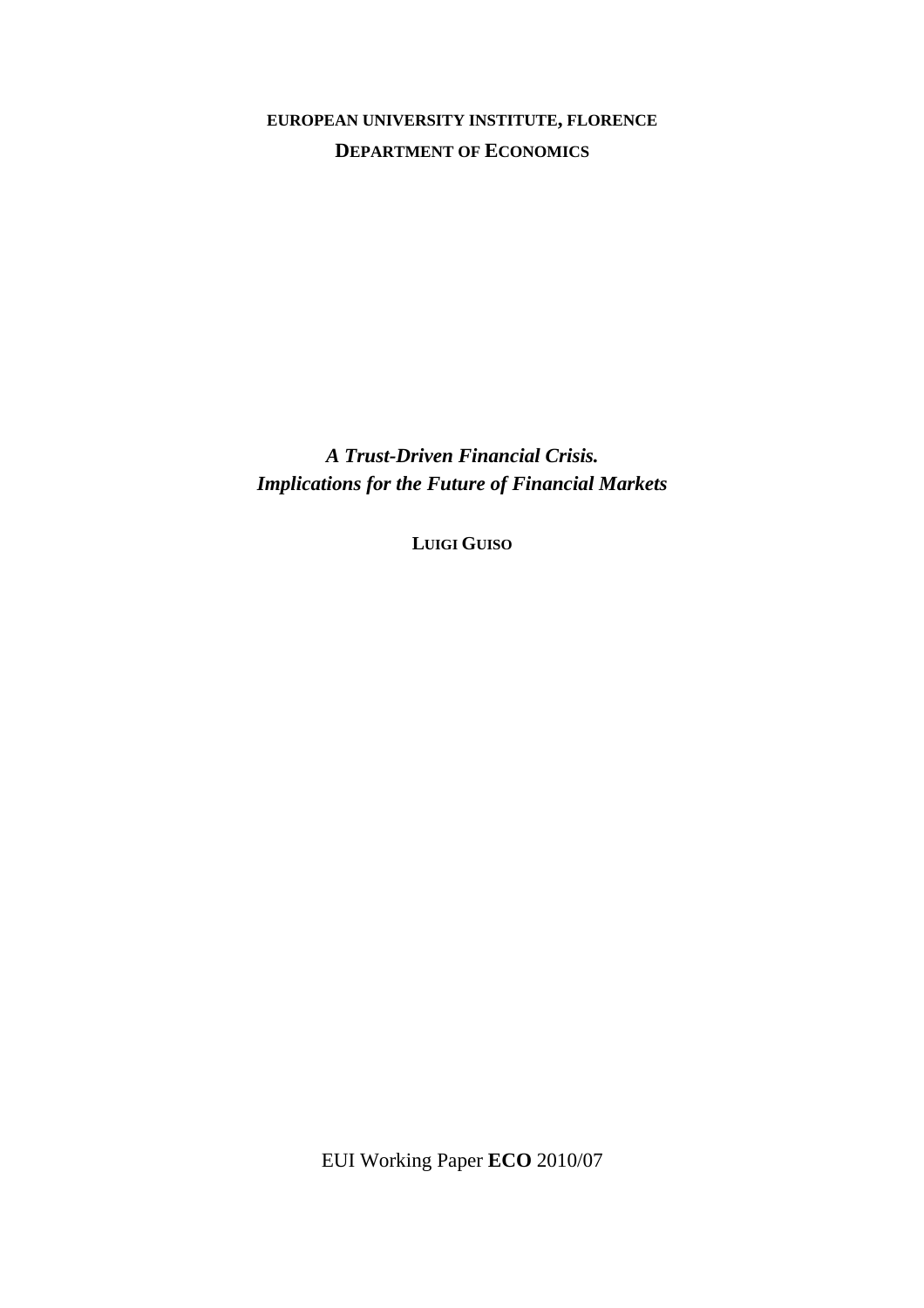This text may be downloaded for personal research purposes only. Any additional reproduction for other purposes, whether in hard copy or electronically, requires the consent of the author(s), editor(s). If cited or quoted, reference should be made to the full name of the author(s), editor(s), the title, the working paper or other series, the year, and the publisher.

ISSN 1725-6704

© 2010 Luigi Guiso

Printed in Italy European University Institute Badia Fiesolana I – 50014 San Domenico di Fiesole (FI) Italy [www.eui.eu](http://www.eui.eu/)  [cadmus.eui.eu](http://www.eui.eu/)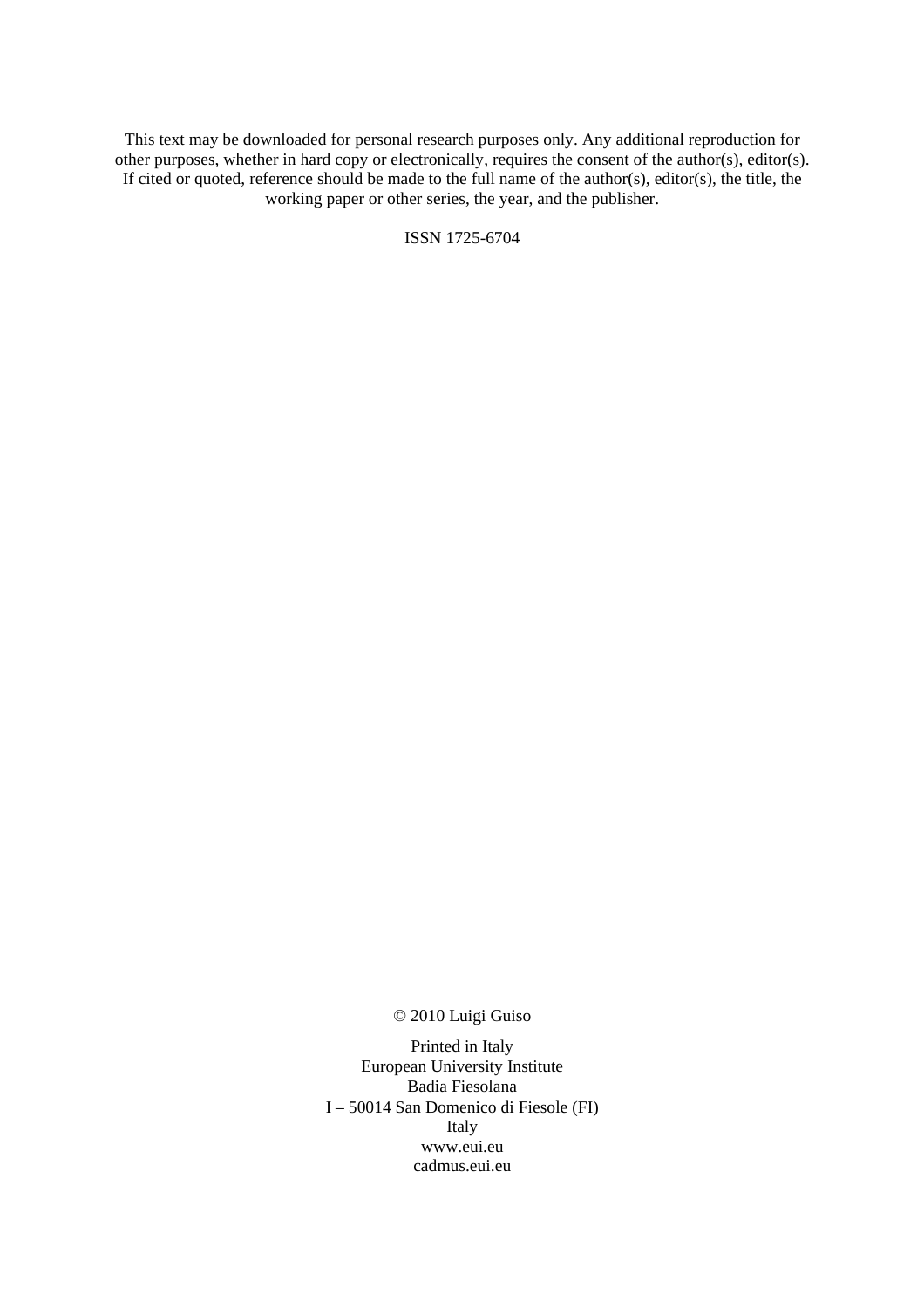# **A trust-driven financial crisis. Implications for the future of financial markets.**

# **Luigi Guiso European University Institute, EIEF and CEPR**

# **March 2009**

### **Abstract**

The financial crisis has brought to light diffuse opportunistic behaviour and some serious frauds. Because of this trust towards banks, bankers, brokers and the stock market has collapsed to unprecedented levels and there are so far no signs of recovery. This paper uses survey-based information to document the collapse of trust, show its link to the emergence of frauds in the financial industry and discuss its consequences for the demand of financial instruments, investors portfolios and more generally investors reliance on financial markets. It argues that unless serious changes happen in the behaviour of the financial industry, the move towards safer portfolios and away from ambiguous securities that lack of trust entails, will have adverse effects on the availability and cost of equity financing. Accordingly a number of proposals to restore trust are discussed. Their common feature is to restore trust – a belief – by limiting the scope for opportunistic behaviour through a transfer of power from financial intermediaries to investors.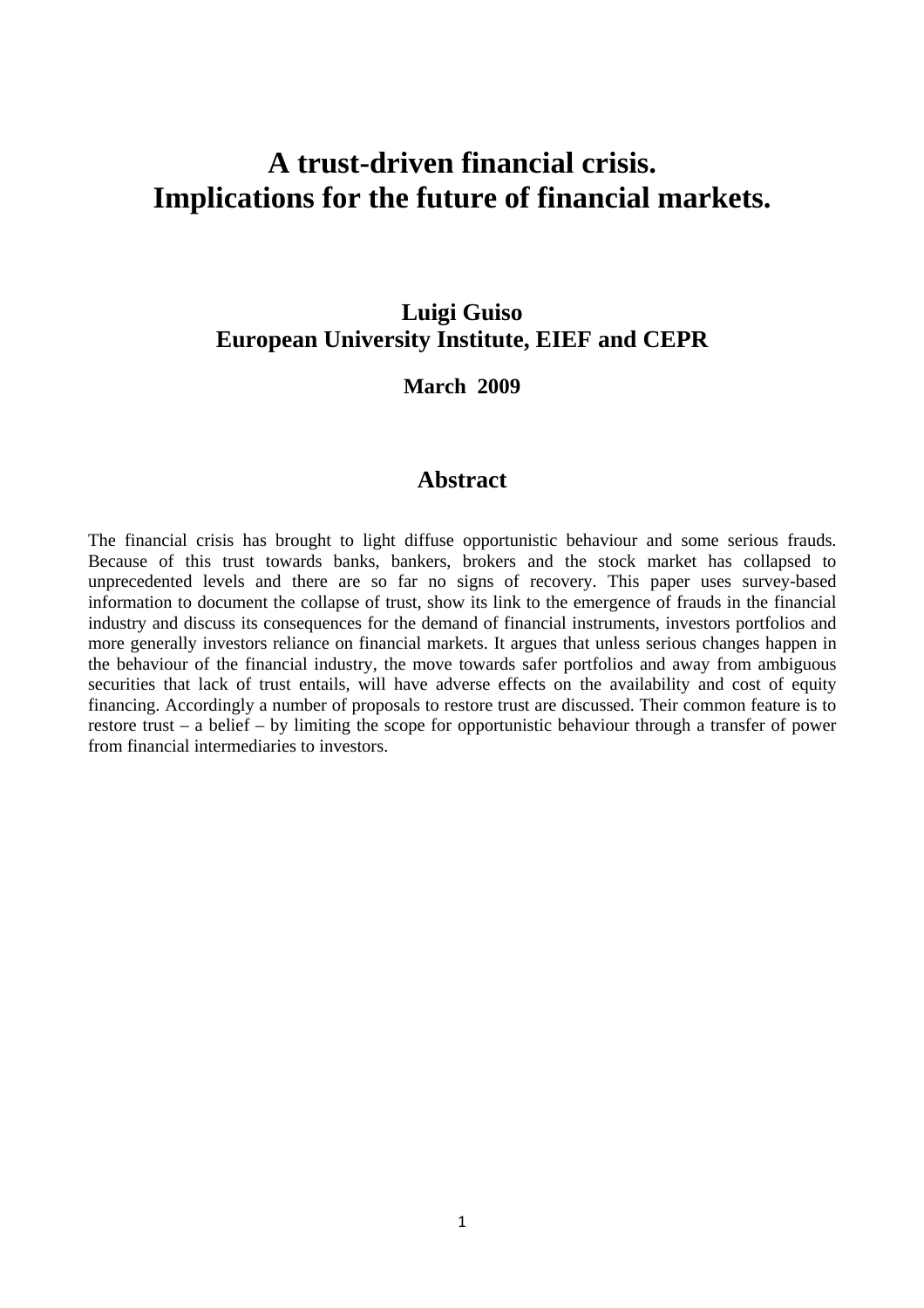### **Introduction**

There are many important dimensions of the, hopefully overcome, financial crisis that have appeared in the vast debate that it has originated: its unprecedented size at least in the post World War II period; the fact that, contrary to many other financial crises (but similar to the 1929 collapse) it originated and had its epicenter in the US; its nature, the ingredients and proximate causes that triggered it: too much financial deregulation?; too relaxed monetary policy?; too much concentration of power in the hands of the banks following the impetuous wave of mergers during the late 1990s that amplified moral hazard and risk taking? All these factors are likely to have played a very important role in triggering the crisis but with them alone it would be hard to explain the sudden collapse in economic activity that took place after October 2008, at least within the framework of a standard macroeconomic model: though the economy was slowing down, in summer 2008, there was no relevant shock to productivity to justify the observed subsequent drop in economic activity; interest rates were low and demand relatively sustained. We argue that one important factor that can explain the extremely rapid deterioration in economic activity was the collapse in trust. Starting in summer 2008 something very important was destroyed: first the trust that intermediaries have in each other and then the trust that investors have in the financial industry. Trust – the belief a person has that his counterpart in a transaction will not take advantage of him – is normally ignored in standard economic models, perhaps on the presumption that external bodies, such as the police and courts, can enforce any promise and thus effectively protect contracting parties from each other abuses. But this is rarely the case: because legal protection is often imperfect and costly it leaves many open gaps which are typically filled in by trust. Thus, without trust, financing disappears and economic activity suddenly stops. This is what happened in October 2008 and the subsequent months.

This chapter documents the unprecedented drop in trust in financial markets and financial intermediaries, both in the US and in Europe, that has taken place since the emergence of the crisis. It will be argued that the collapse in trust played a crucial role in the crisis as it led those who distrusted to run on their banks. This role is distinct from that played by the drop in confidence about the solvency of financial institutions and their ability to repay their obligations – the other factor that freezed up financial markets and led investors to run on banks. The collapse in trust was in fact provoked by the revelation of the opportunistic behaviours that the unfolding of the crisis brought to light, of which the Bernard Madoff fraud is emblematic, and has contributed to shed a dark light on the whole financial industry.

The destruction of trust inherited from the crisis has important implications for the future of financial markets, including the demand for financial products and investors' portfolio choices, their reliance on financial intermediaries when making financial decisions and the demand for regulation. It will be argued that unless remedies are adopted to rebuild trust, these consequences will most likely be long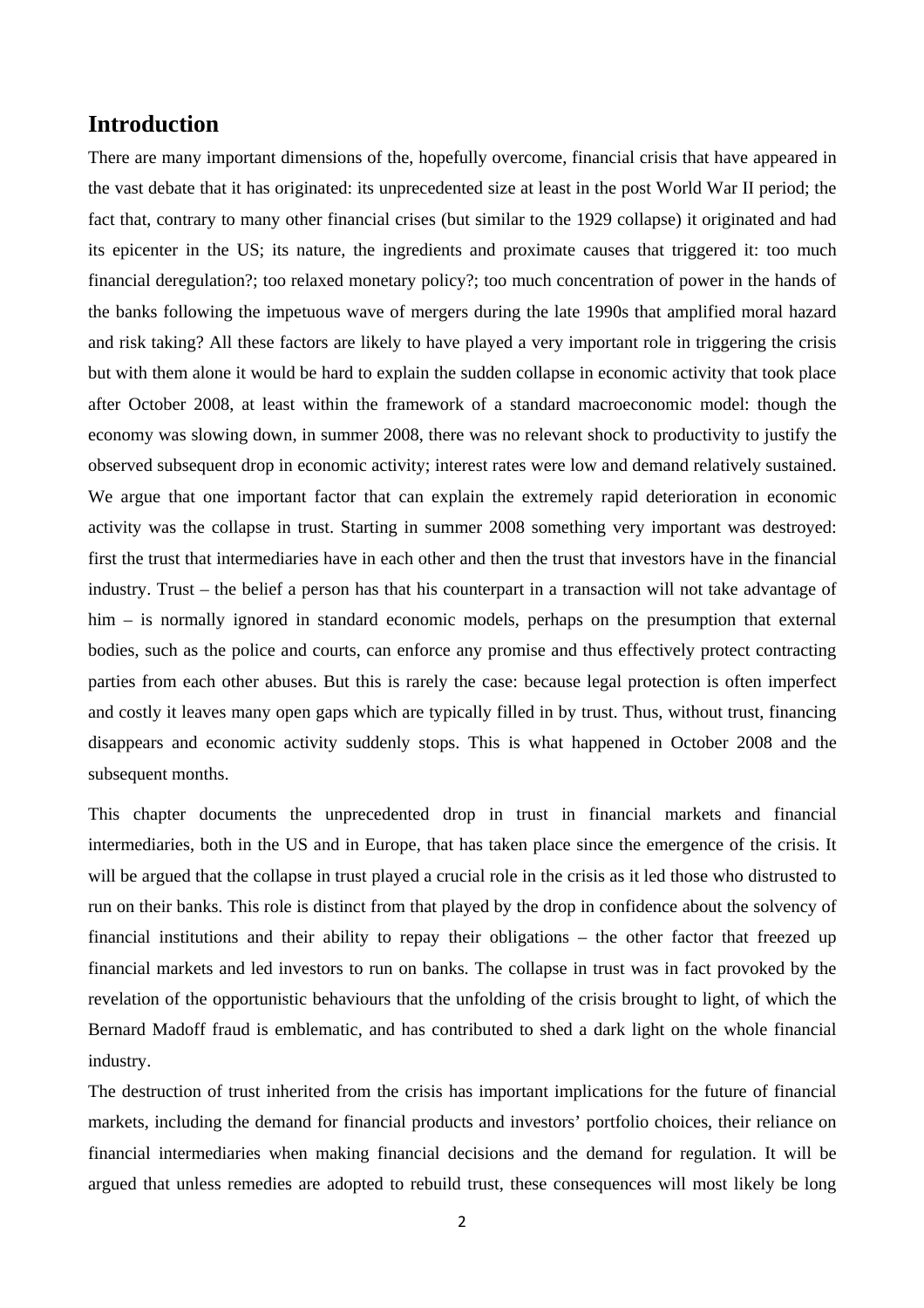lasting as self-construction of trust evolves slowly. Accordingly, the chapter discusses possible policies to rebuild trust some involving non-imposed changes in behaviour in the financial industry, others involving specific regulatory interventions.

### **The disappearance of trust**

#### **Measuring trust**

To monitor the evolution of trust during this financial crisis, Northwestern University and the University of Chicago conducted a telephone survey on a representative sample of about 1,000 American households, known as the Financial Trust Index Survey (FTIS). The first survey was launched in December 2008, three months after the collapse of Lehman Brothers; three other surveys were fielded subsequently at a quarterly frequency. In this study we will be drawing from the FTIS and complement the evidence with data from other countries when available.<sup>1</sup> In the FTIS one adult respondent in each household was randomly contacted and asked whether they were in charge of household finances, either alone or together with a spouse. Only individuals who claimed such responsibility are included in the survey. A first set of questions asked how much the respondent trusts certain types of people or institutions with a focus on financial institutions such as the stock market, banks and bankers, brokers, pensions funds. Answers were provided on a scale ranging from 1 to 5, where 1 means "I do not trust at all" and 5 means "I trust completely". Since the survey was started after the crisis we lack a level of trust in financial intermediaries and markets before the crisis to compare with and to document how trust in these different institutions has evolved as a consequence of the crisis. To deal with this issue we combine the trust responses from the FTIS with comparable data from the General Social Survey (GSS), which for many years has been asking people whether they have a great deal of confidence in banks and financial institutions.2 Since the GSS question embraces both banks and financial institutions, to make the FTIS answers as comparable as possible to the GSS we pool together the answers people provide to trust in banks, in brokers, in mutual funds and the stock market and compute the fraction of people that trust these institutions completely. We then append these figures to the GSS series that refer to the precrisis years. Figure 1 documents the dramatic drop in trust vis-à-vis banks and financial markets in the latest part of 2008 and the beginning of 2009. Though the index shows swings that reflect the business cycles, since 1975 the fraction of people that trust banks and financial markets has never been as low as

<sup>&</sup>lt;sup>1</sup> The first questionnaire for the FTIS was designed by Luigi Guiso, Paola Sapienza and Luigi Zingales. Detailed information on the survey is available at http://www.financialtrustindex.org/.

<sup>&</sup>lt;sup>2</sup> The wording of the question asked is "I am going to name some institutions in this country. As far the people running these institutions (banks and financial institution in this case) are concerned, would you say you have a great deal of confidence, only some confidence or hardly any confidence in them?"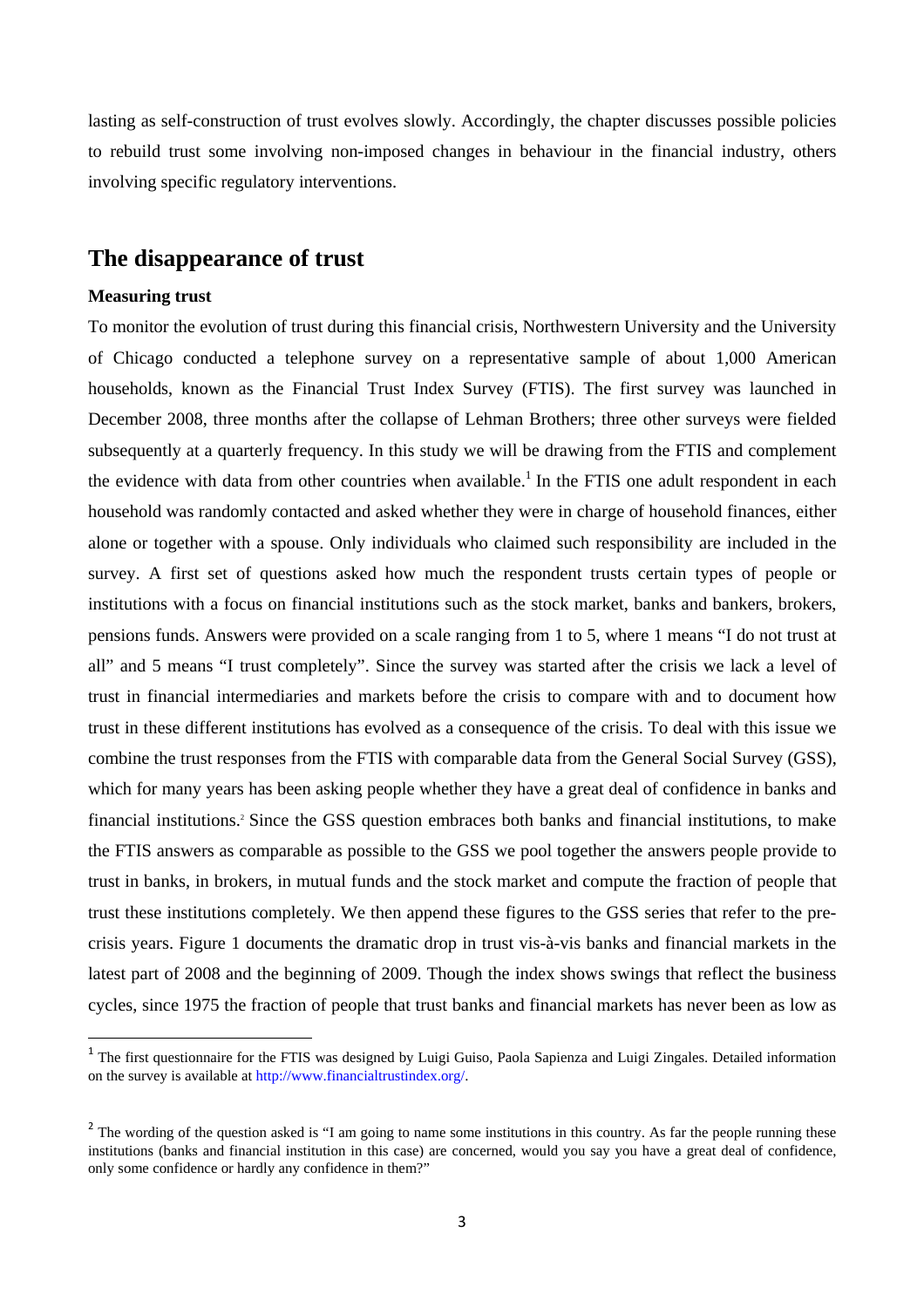during the 2008–2009 crisis. Only 5 percent report having full trust in banks, brokers, mutual funds or the stock market while the figure had been as high as 40 percent in the late 1970s and was around 30 percent just before the crisis.<sup>3</sup>

As an alternative way to highlight the drop in trust towards financial markets and intermediaries, we compute from the GSS the average trust that people have in banks and financial markets relative to the trust they have in other people in general (what is known as generalized trust) over the years prior to the crisis covered by the GSS (1977–2007). This figure is around 1.5 meaning that Americans used to trust banks and financial markets 50 percent more than they trust a generic member of the US population. This conforms with intuition and common sense: after all we rely on banks and other financial institutions as custodians of our savings and not on a random member of the population.

Since the FTIS also asks people how much they trust a generic American (that is it measures generalised trust in unknown people), we compute relative trust in banks, bankers, brokers, mutual funds and the stock market respectively for the three waves of the FTIS and report it in Table 1. Interestingly, after the crisis people trust banks as much as they trust a random citizen, and trust mutual funds and the stock market much less than they trust a random individual. This is in sharp contrast with the higher trust they had in banks and financial markets relatively to unknown people before the crisis, suggesting that even if trust fell in general, it is trust in finance that has collapsed. Furthermore, the table shows that investors distinguish between trust in financial institutions and trust in the people that manage those institutions. In fact trust in bankers is much lower, relatively to trust in people in general, than is trust in banks.

Why is trust in bankers much lower than trust in banks? One reason is that bankers are considered to be worse and less reliable than the average person compared to the institution they work for, as they may damage people more than the institution. Alternatively, the incentive structure within banks is believed to lessen the trustworthiness of bankers making the banks more reliable than the bankers. At any rate, what this suggests is that the fall in trust during the crisis does not simply reflect the fear that aroused in autumn 2008 that banks could become insolvent: if that was all the measure of trust were picking, we would see the opposite pattern with trust in banks falling more than trust in bankers, which does not seem to be the case from Table 1.

There are two other points to notice. First, not only do people trust other individuals more than they trust bankers and financial institutions (Table 1), but investors trust other people more than they trust the government or the Fed! Second, there is very little change in trust in financial markets over the whole period between the end of 2008 and autumn 2009, suggesting there is persistence in the fall of trust.

<sup>&</sup>lt;sup>3</sup> Notice that the GSS question refers to how much trust people have in those running financial institutions rather than to the institution itself. Thus it perhaps matches better with trust in bankers and brokers in the FTIS. If we replace trust in bankers and brokers in Figure 1, the drop in trust would be even more pronounced.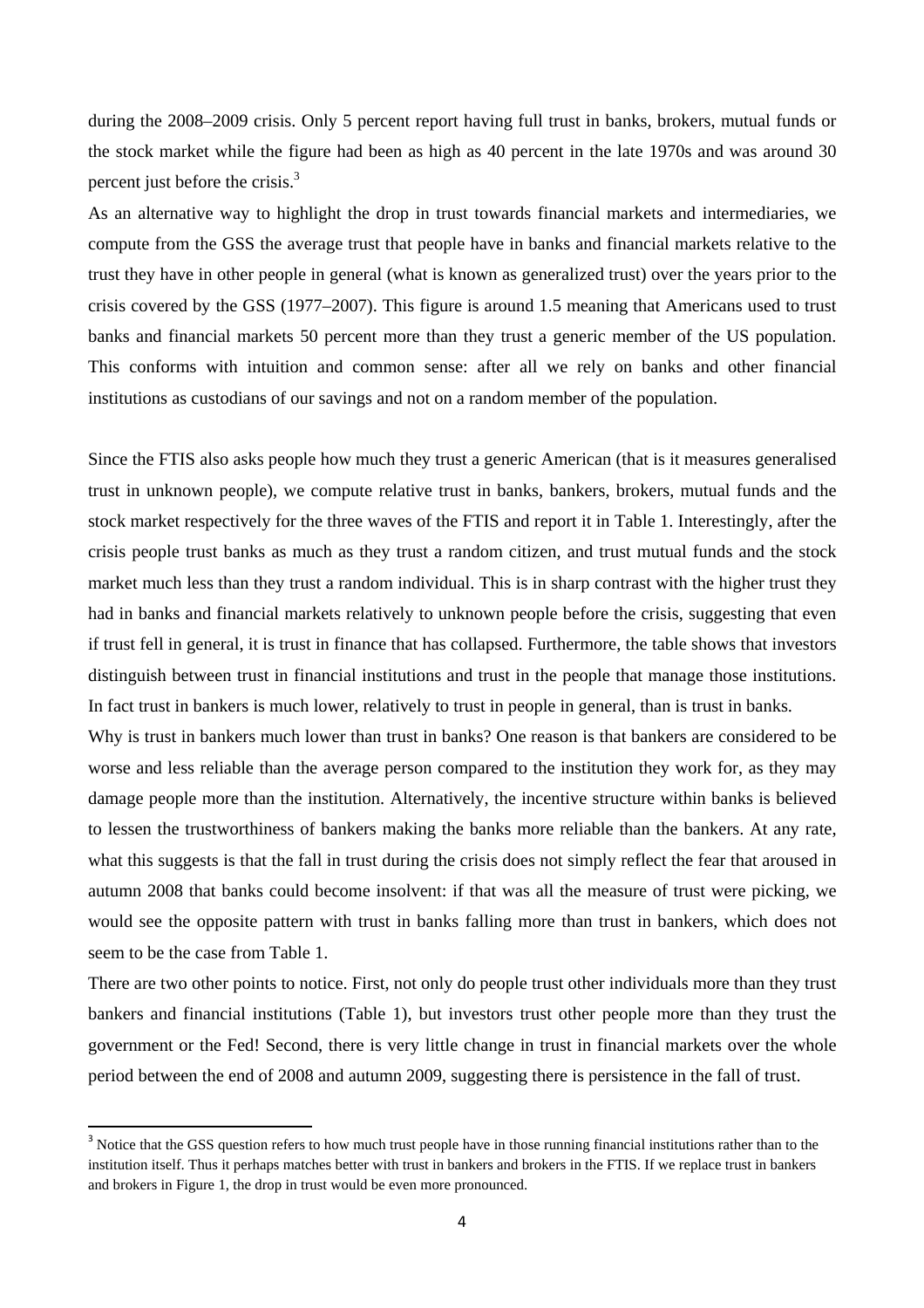As another way to look at the changes in trust, the FTIS has elicited self-assessed changes by asking people how much their level of trust changed in the three months after the interview. What emerges is that a number of people, while still confiding in other people, dramatically lost confidence in financial institutions following the collapse of Lehman Brothers. This is shown in Table 2 for banks, the stock market and also the government (the three institutions for which trust changes were asked). Trust in banks and the stock market has fallen either a lot or a bit in all three waves, though at a slowing pace in the last survey. On the other hand, very few report that their trust towards these financial institutions has improved either a lot or a bit. The change in trust towards the government instead follows a different pattern: it falls sharply in the first quarter after the collapse of Lehman Brothers, but starting in March 2009 opinions become more polarized: some people continue to lose confidence in the government while others raise their trust significantly  $-$  a heterogeneous reaction reflecting differences in opinions about the benefits of the policies adopted to contrast the crisis. Though the crisis originated in the US, the drop in trust is not limited to the US, but because the crisis was universal also the loss in confidence is likely to have spread out to all countries involved. Unfortunately, there is no worldwide survey to document it. The available evidence for specific countries, however, points in that direction.

Guiso, Sapienza and Zingales (2009) conducted a phone survey similar to the FTIS on a sample of customers of a large Italian bank (UniCredit) which was launched in June 2009. As in the US, also in this survey trust in financial markets has decreased substantially. When asked how their trust changed since the emergence of the crisis, 46 percent report they have lowered their trust towards banks in general either by a lot or substantially, 47 percent have lowered their trust in bankers and 52 percent that their trust in the stock. These patterns are qualitatively very similar to the ones in the US, confirming that the drop in trust is very likely universal. Similar in sign but more contained in magnitude are the changes in trust towards banks reported in a survey of Austrian investors available before and after the crisis (Knell and Stix, 2009).

One interesting feature of the UniCredit survey on Italian investors is that it has a panel component, since people in the sample were interviewed also in 2007 when the financial crisis was not yet in sight. Since some questions were asked in both surveys it is possible to compare how they evolved over the crisis. In particular, participants in the survey were asked how much trust they have towards their own bank or financial advisor and answers, as before, are provided on a 1 (no trust) to 5 (full trust) scale. Not surprisingly, the level of trust towards one's own bank is higher than trust towards banks in general  $-$  a feature consistent with the idea that trust is a key feature in selecting the bank or financial advisor and that, as these people report, not all banks are equally reliable. Yet, compared to the year 2007, 34 percent of these investors have revised their trust levels towards their banks/advisor downwards. This clearly provides a lower bound of the actual fraction of those who lost trust in their banks/advisor since it was only possible to re-interview customers that stayed with the bank/advisor, not those who left because they lost confidence.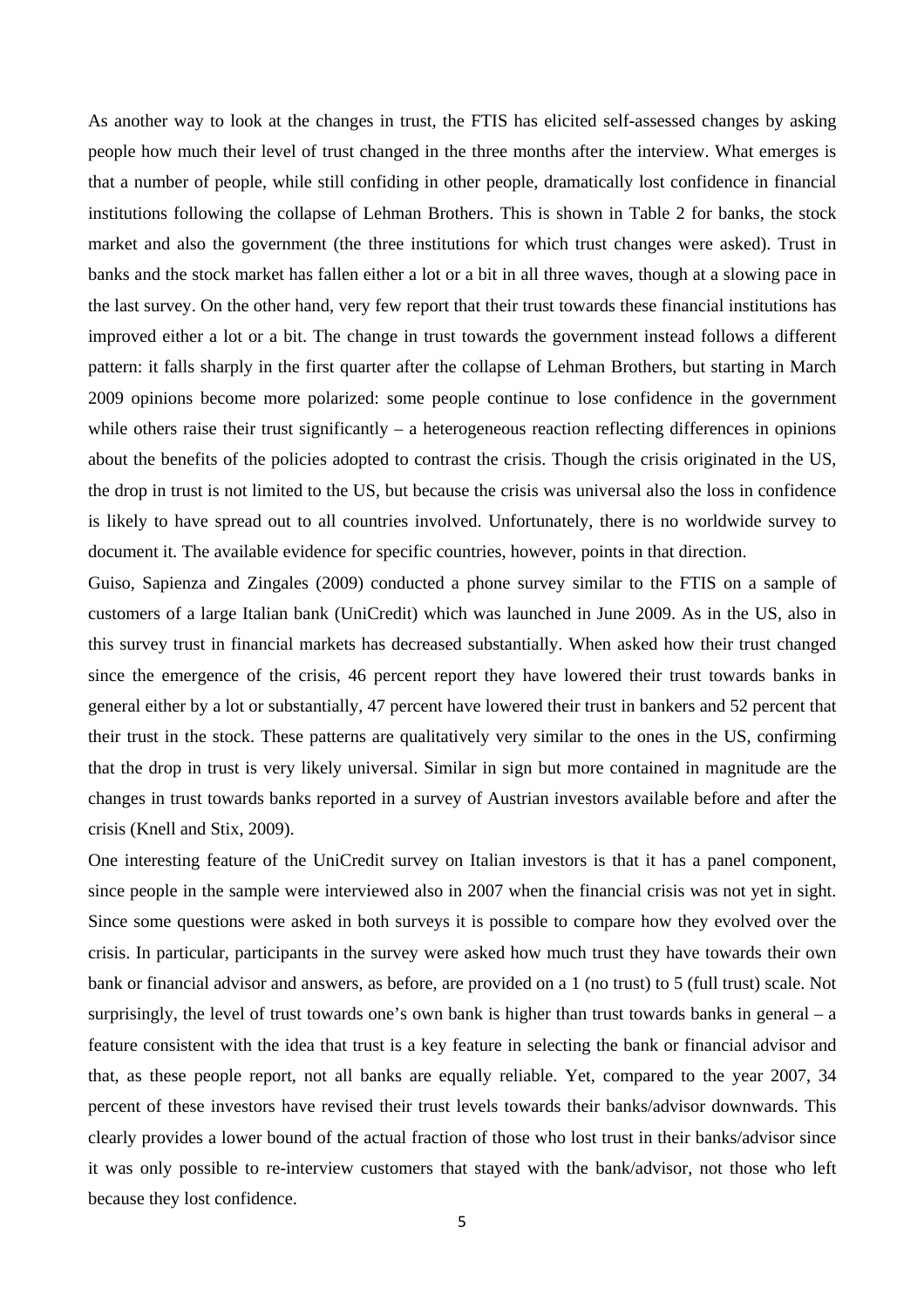In sum, data from both sides of the Atlantic show that during the financial crisis there has been a dramatic drop in trust towards all segments of the financial system though the fall was stronger for some of them, particularly those segments involved in trading less familiar and ambiguous instruments such as mutual funds and stocks. The drop is considerable but more contained for banks. Besides the level of trust in financial markets and institutions, trust towards people in general has also fallen, implying that mistrust in finance has spilled over and generated mistrust in general. This feature can help explain the sudden drop in economic activity following the Lehman collapse: the fall in trust freezed up not only financial exchanges but, due to the cited spill over, stopped also any other types of exchange that require trust. Remarkably, the fall in trust was so strong that after the crisis people show more trust towards a generic unknown individual than towards a bank or a banker, that is towards those institutions and people that should deserve to be trusted the most in light of the role they play as the custodians of our savings.

#### **What do the trust measures measure?**

What do our measures of trust reflect? All financial crises are characterized by a significant change in investors' beliefs and a loss of confidence. This financial crisis is no exception as confidence has dropped perhaps even more than in other crises. But there are two notions of confidence that matter: the first concerns the rise of pessimistic expectations about banks' ability to repay and to keep their commitments, i.e. the probability that a generic bank goes bankrupt. These beliefs obviously became more pessimistic during the crisis particularly after Lehman Brothers collapsed. But there is a second notion of confidence, which is the one we focus on here, that has to do with the emergence of diffused beliefs that financial intermediaries and the various players present in the financial market – brokers, bankers, financial advisor etc. – are less reliable than people thought them to be and so deserve less trust because it has become more likely that they act opportunistically and deceive investors.<sup>4</sup> The first notion pertains to the probability that an investor may lose part or all of his investment because, due to the crisis, the *intrinsic riskiness* of investment has increased. The second notion concerns the risk involved in any financial contract because the investor delegates the bank/broker to manage his funds and the latter can manipulate the management to his own advantage, e.g. by charging commissions that are difficult to verify, hiding relevant information, shifting unwanted risks to the customers etc. This second type of risk is a *social risk* as it arises from the actions adopted by the counterpart in the exchange. Thus while the first type of risk concerns the *solvency* of the intermediary the second reflects the *perceived* 

<sup>&</sup>lt;sup>4</sup> Of course the two notions are interwinned and may not be independent of each other. If a bank solvency is at risk, managers may be more tempted to make profits by deceiving investors in order to avoid bankruptcy. On the other hand, dishonest behaviour when discovered may result in a loss of reputational capital that may force a bank into a solvency crisis as customers run away.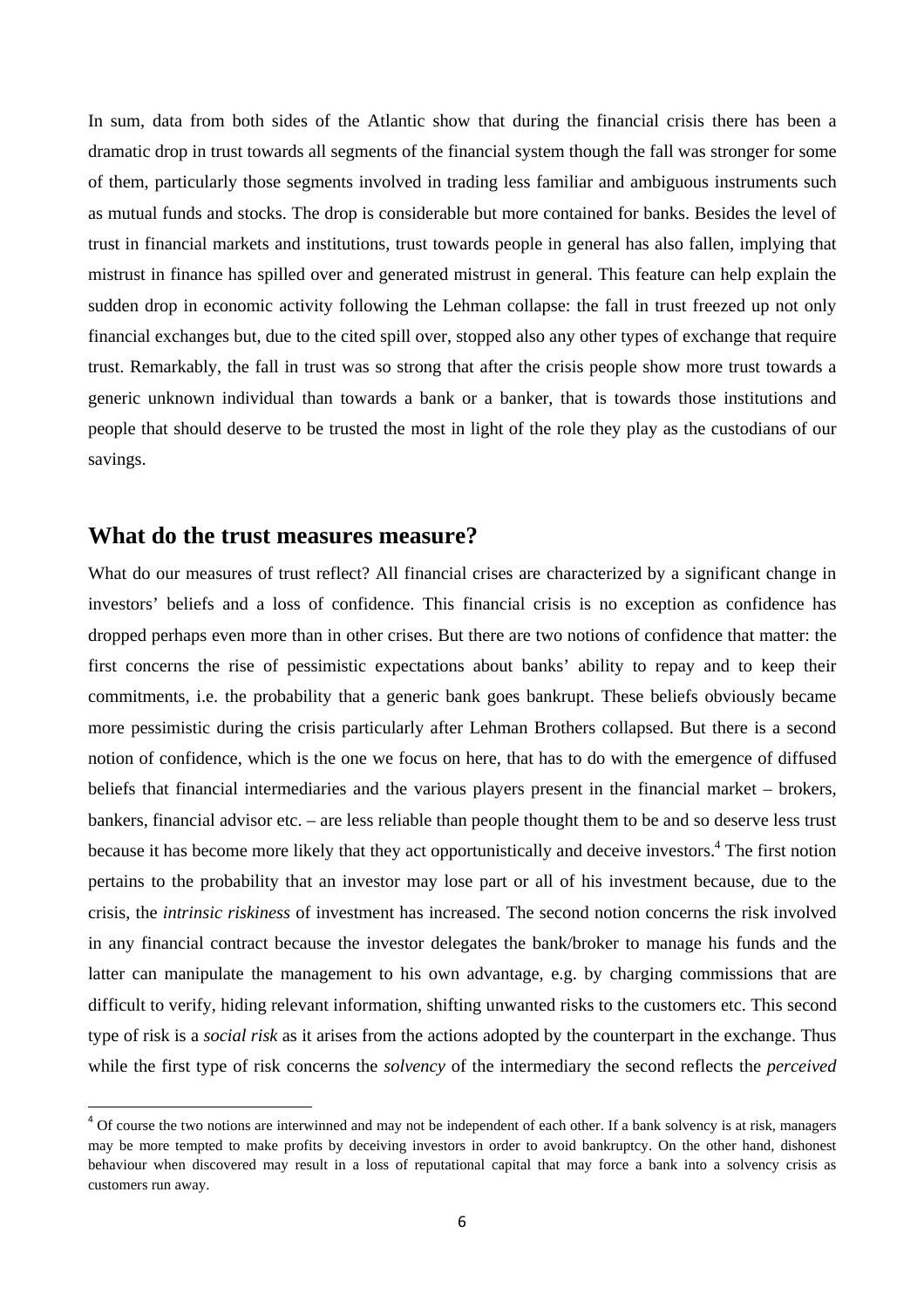*trustworthiness* of the financial intermediaries and their managers. The financial crisis has affected both but the trust measures shown in Figure 1 and Tables 1 and 2, though perhaps correlated with intrinsic risk, reflect the greater perceptions of an increased social risk that has deteriorated the relation between investors and financial intermediaries. Here we focus on this notion of confidence and show evidence that is consistent with the decrease in our measures of trust, reflecting a greater social risk.<sup>5</sup>

# **Why did trust fall?**

Trust is the belief that an opponent in a relationship behaves accordingly to what he promised and does not take advantage of the person he is trading with. In other words it is the probability that person A trading with B attaches to the possibility that B will behave opportunistically and take advantage of him. Trust is thus A's probability that B will not "cheat". Obviously, when the business partner deviates from the promised behaviour, trust attitudes are revised downwards. The financial crisis, among other things, brought to light diffused opportunistic behaviour and some serious frauds. Following the collapse of Lehman Brothers many felt "cheated". People had been advised to invest in Lehman securities because they were remarkably safe; in fact up until a few months before the collapse, Lehman securities were highly rated by S&P.

One of the effects of the financial crisis has been that of revealing the existence of pervasive opportunistic behaviour in the financial industry and to have brought to light several cases of outright financial frauds that without the crisis investors would probably have discovered much later if at all. The Madoff fraud is the one that has received the greatest attention from the media and that will likely remain lodged in the minds of investors for many years to come. Many have focused on the unprecedented size of this fraud – half of a percentage point of GDP – often ignoring a much more important feature of this fraud for the effect that it may have had on investors' trust towards financial markets and intermediaries: the fact that Bernard Madoff was an insider to the industry! An important professional market player and former Chairman of the NASDAQ Stock Exchange that had been running his Ponzi scheme for almost 20 years! It should not then be surprising that if such an insider and professional player can trick even quite expert investors (not only individuals but also institutions invested in Madoff's fund), non-professional investors will legitimately tend to think that other players in the financial industry play similar games, perhaps not as extreme as a Ponzi scheme and perhaps on a smaller scale.

<sup>&</sup>lt;sup>5</sup> Notice that while adequate government interventions including monetary and fiscal policies such as the ones adopted during the crisis can successfully reduce intrinsic risk and stabilize assets prices, it is harder to rebuild the personalized trust that has been lost. This is because we learn about a person's trustworthiness by exchanging with him. But incentives to exchange are low when there is no trust, which slows learning and thus the revision of trust attitudes even when the effective trustworthiness of the partner in a transaction has increased. Thus, it is reasonable to expect that the fall in trust towards financial intermediaries will be long lasting.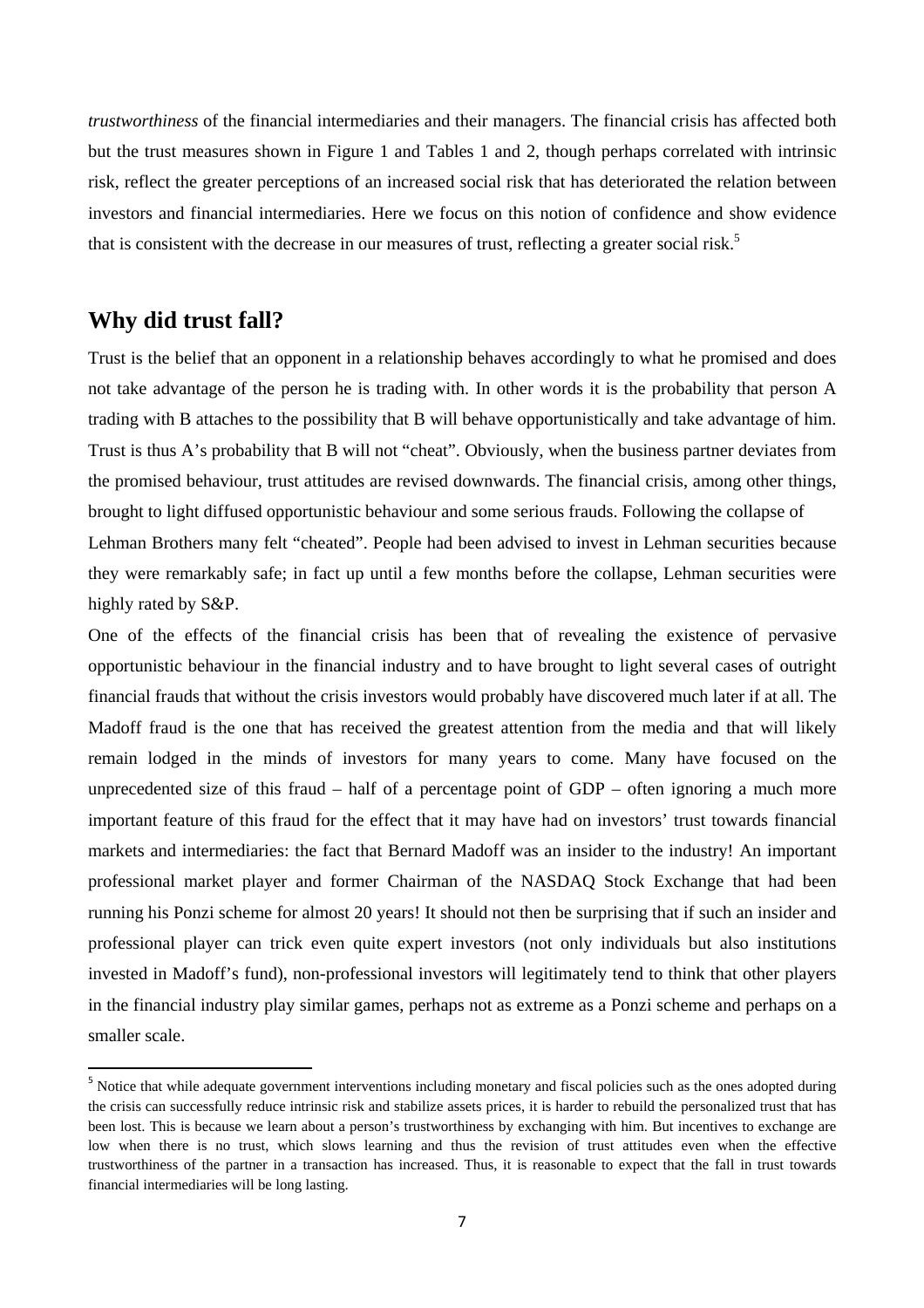But the crisis has uncovered many other cases were the intermediary failed to act in the investor's best interest: for instance, the holding by many investors in many countries of poorly diversified portfolios often recommended by their financial advisor, has exposed them to excessive risks that have resulted in effective losses during the crisis. The latter has made those risks manifest, leading investors to hold those who recommended the investments responsible for the losses. In all these cases it is very likely that investors have revised downwards their trust towards intermediaries and financial markets.

#### **Trust and cheating: proving the link**

To examine this link we rely on the second wave of the European Social Survey that was conducted in 2004, well before the crisis, and that reports information for a sample of individuals in each of the then 26 countries of the European Union on whether they were deceived over the recent past by a bank or insurance company, in the sense that they failed to offer them the best deal. Participants in the survey were asked: "How often, if ever, has this thing happened to you in the last five years? A bank or insurance company failed to offer you the best deal you were entitled to." The respondent could answer in one of 5 ways – never, once, twice, 3 or 4 times or, finally, 5 times or more – which we code with the numbers 0 to 4. Figure 2 shows the histogram of the answers for the pooled datasets (panel A) and for each country in the sample (panel B). Not surprisingly, in all cases there is a spike at "never", so that the vast majority of respondents report not having been cheated. However, there is a non-negligible fraction of people in all countries, varying between 9 and 32 percent, that report having been deceived one or more times by an intermediary. Though there could be problems with this measure (the exact meaning of a bank/insurance company having failed to offer the best deal may be subject to interpretation; true frauds may go unobserved for a long time, as in the Madoff case, and so the measure could be biased downward; but this could be balanced by the tendency to self attribute successes and to hold others responsible for failures, etc.), it is instructive to see how it correlates with the trust these people have towards banks and insurance companies. The survey in fact also reports information on how much people trust banks and insurance companies, which can be correlated with their past experience of financial fraud. This correlation is shown in Figure 3 which clearly documents that those who were cheated more often in the past 5 years tend today to trust intermediaries less than those who were cheated less often or not cheated at all.

Hence one expects that similar effects have been at work during the financial crisis as its unfolding revealed the frauds to which investors were exposed. To test for this effect we rely on the Financial Trust Index Survey and merge the data with the number of Madoff victims in the area (either the zip code district or the state) were the investor lives and check how it correlates with the level of trust of these investors. The idea is that in areas where the number of Madoff victims is larger (for a given population), Madoff's fraud, and more generally financial frauds, are more salient, either because chances of knowing directly or indirectly (through word of mouth) one of the victims are higher or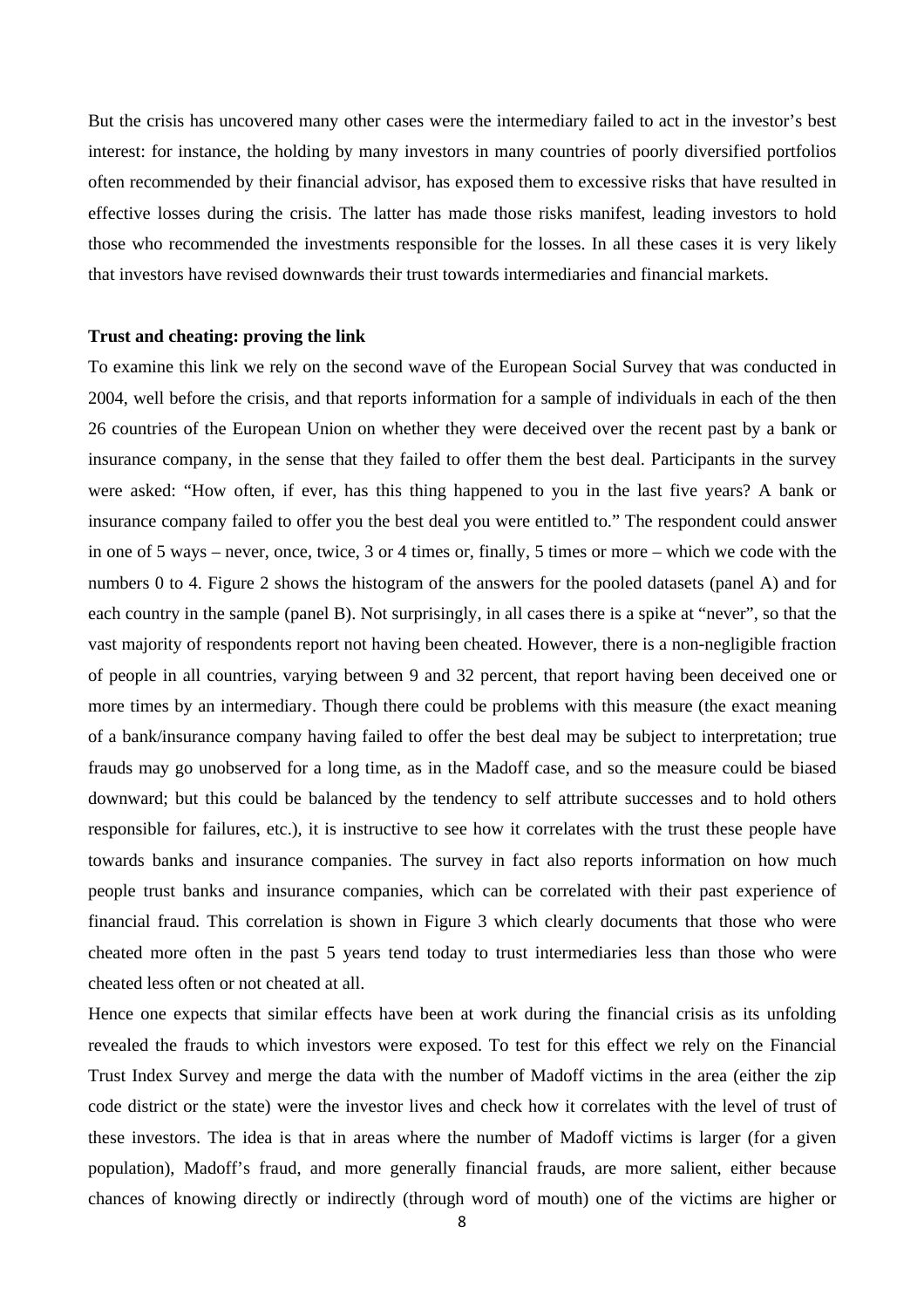because, in places with lots of victims, the local press devotes a lot more attention and coverage, which adds to that devoted by the national press. Hence, in these states the drop in trust following Madoff scandal should be more marked. Figure 4a shows how spread out are the Madoff victims and where they were located in the US. Figure 4b documents that the victims of this fraud were present also across Europe so that if it had any effect on trust it also undermined that of European investors. Because of data availability we focus on the effect on the trust of US investors. Figure 5 shows in four different panels the correlation between the average level of trust investors living in a state have towards banks, bankers, brokers and the stock market, respectively, and the density of Madoff victims in the state where they live. The figure shows clearly that trust towards banks, bankers and brokers is lower where the number of Madoff victims is larger, while the salience of this fraud seems to have little effect on the trust towards the stocks market, which is consistent with the fact that Madoff was a fund manager. There are three points to notice. First, these correlations show that a financial fraud not only affects the trust of the direct victims of the fraud but it also affects the trust of those who, even if they have not directly suffered from the scandal, have come to know about it, either because the information was publicised through the press or because they met a victim. This is more likely when the fraud is sizable and information about it reaches many investors, as it was the case during the financial crisis with the Madoff case first, followed by the Sir Allen Stanford fraud and many other minor but diffused examples of deception and financial abuses that, because the topic was on demand, captured the attention of the press. Second, not only the trust towards those who committed the fraud falls – a specific banks or banker – but the drop in trust spills over to many other agents that are not directly involved, such as banks, bankers or brokers that may have no direct link with those who committed the fraud and actually may have behaved honestly. Indeed, when the fraud comes to be known by many it tends to spread the suspicion to the whole financial industry leading to a shared fall in trust, as happened during the crisis. In other words, the emergence of Madoff's fraud undermined the confidence in the whole financial industry. Interpreting this popular sentiment Paul Krugman in a New York Times column (December 2008) asked: "How different is what Wall Street did from the Madoff affair? Well Madoff simply skipped a few steps, simply stealing his client's money rather than collecting big fees while exposing investors to risks they did not understand" (NYT, December 2008). Obviously, those who have been damaged the most are the intermediaries or brokers that have always done their job honestly. Quint Tatro, president, founder and manager of Tatro Capital, an investment management company, in a sorrowful letter wrote in January 2009: "A funny thing happened recently: Many new individuals simply have a hard time believing a traditional investment manager from Kentucky didn't 'get killed' along with everyone else. I have now heard that at least 2 people, when my firm was recommended to them, responded by asking whether we were 'legit.' One advisor, who held half of a mutual client's investment and will no longer be holding that half, went so far as to request the Schwab statements from the client verifying my performance. I suspect the client didn't amuse the advisor with this degrading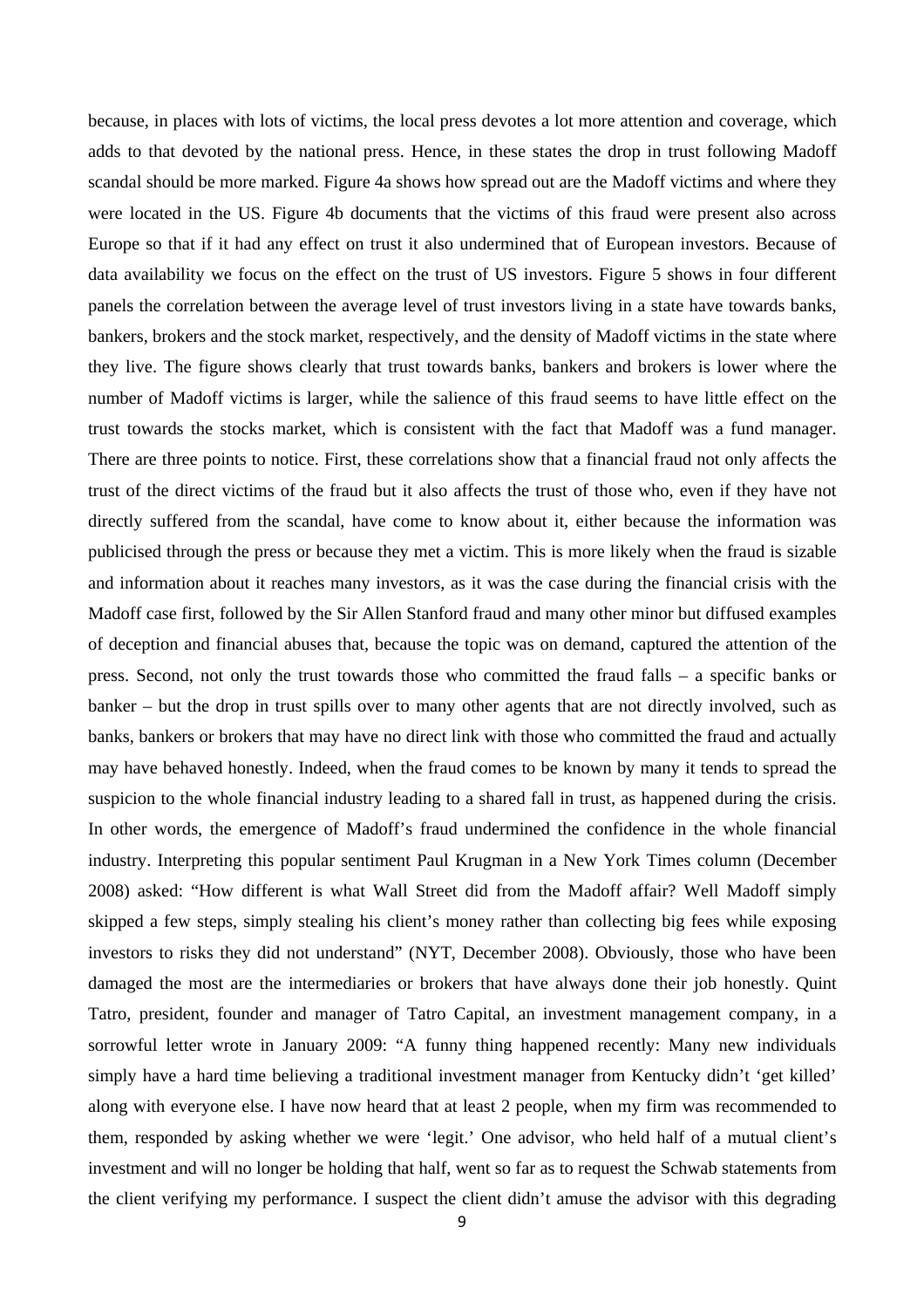request, but who knows. While most of my frustration can be pushed back onto Wall Street… I entirely believe that Bernard Madoff is directly correlated with this new rise in scepticism. So now, in addition to battling Mr. Market on a daily basis, I have to deal with charges of untrustworthiness."

Third, the correlations shown in Figure 5 only show the *differential* effect on the level of trust of the Madoff's fraud due to the fact that investors in different states were differentially informed about it, for example, because in states with more victims local newspapers devoted more space and for more time to it. This proves that the Madoff fraud has lowered trust in financial intermediaries, but it is likely to understate the effect since it is unable to identify the drop in the average level trust of American investors after the discovery of Madoff's fraud: the latter could be first order.

Finally, to further strengthen the link between the fall in trust and the perceptions of opportunistic behaviour in financial markets brought to light by the crisis, we examine the following question asked in the FTIS: "Do you feel you have been cheated or misled by a bank in the last year?" Respondents could answers "yes" or "no". In unreported regressions we find that those who have been cheated or misled by a bank over the year prior to the crisis report a lower level of trust towards banks and bankers. Furthermore, not only these people lost confidence in the intermediary that cheated them (banks in this case) but also in other intermediaries and markets such as brokers, mutual funds and the stock market though by a somewhat smaller amount – a more direct way of supporting Quint Tatro's closing statement in the previous citation and showing its generality. Thus misbehaviour by one intermediary triggers a loss of trust in the whole industry. In addition this spillover effect extends to trust in large corporations<sup>6</sup> and even to trust towards other people in general, though the effect is much smaller. Insofar as trust towards these entities also matters for transactions and trade, the loss of trust provoked by the crisis has affected the economy not only because investors have become more cautious in making their money available to the financial industry but also because they have become more reluctant to trade in general. This has acted as an amplifier of the effect of the financial crisis on the economy. Finally it is interesting to note that these effects were obtained after controlling for a variety of characteristics, in particular for an index of how angry investors were because of the crisis, reassuring that the effect of the experience of deception on people's trust does not reflect some other variable that also may impinge on their trust.

# **How will the fall in trust affect financial transactions?**

The fall in trust is likely to affect investors' decisions on various margins that may have a strong impact on the working of financial markets in the coming years. But before illustrating these margins, it is

 $6$  Notice that also trust in the Fed drops; to some extent this may look surprising, since in principle the Fed's response to the crisis in terms of liquidity provision was "right". But people seem to think otherwise. One interpretation is that they held the Fed responsible for not having done enough prior to the crisis to prevent banks' misbehaviour.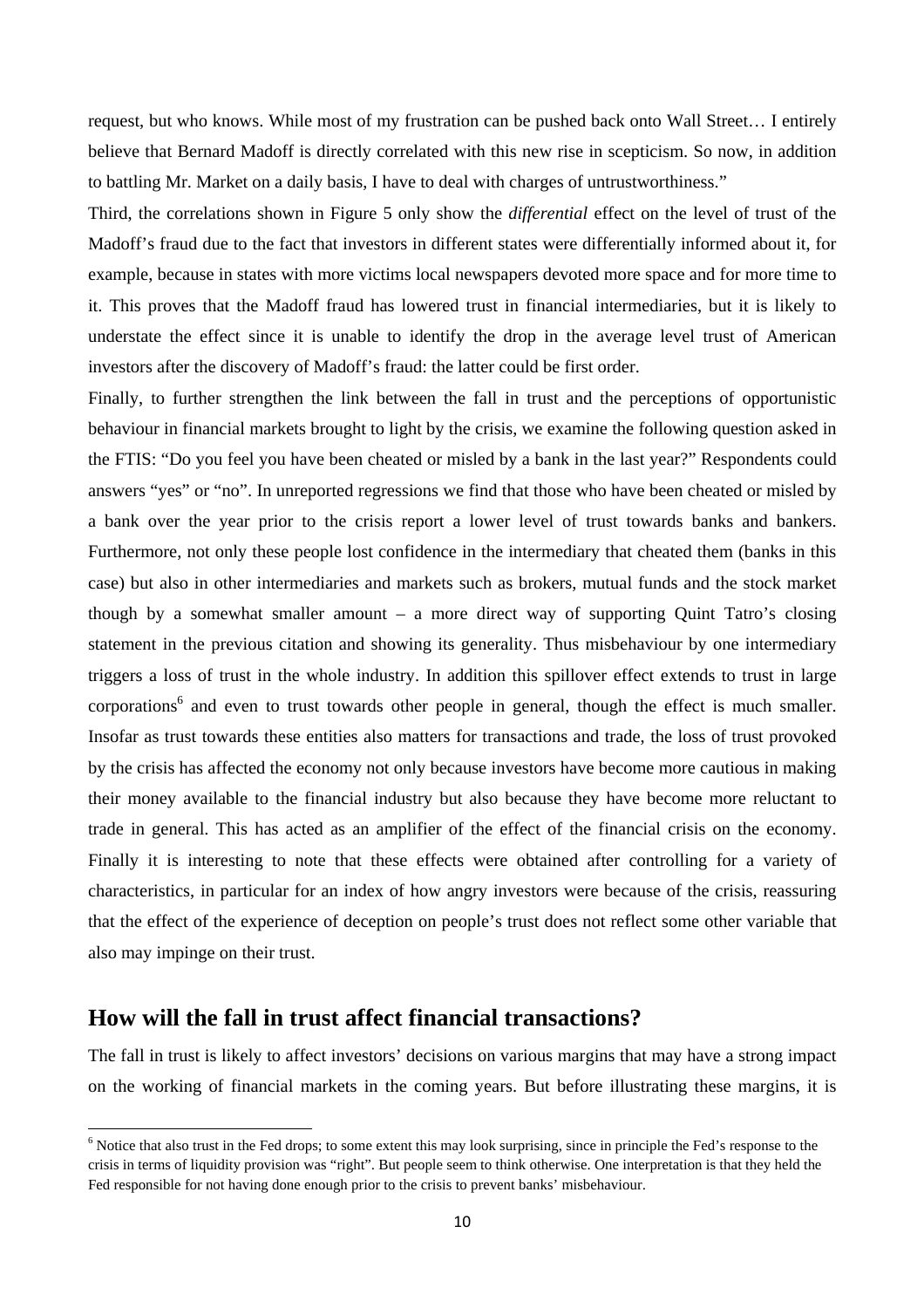worth noticing that the decline in trust played a very important role already during the crisis as those who lost their trust towards their bank were also the first to withdraw cash from their deposits during the days following the collapse of Lehman Brothers.

In ongoing research, Guiso, Sapienza and Zingales (2009) argue that differences in levels of trust across individuals can explain who starts a run on the bank in a period of financial distress. Using data from the Trust Financial Index Survey they show that those investors that lost trust in banks and the financial system where the first to withdraw cash from their accounts at the peak of the crisis – that is they started a bank run. Figure 6 documents this finding showing the correlation between the fraction of people that run on the bank and the level of trust of the investors: people that lost trust in their bank were more than four times more likely to run on the bank than those who retained full trust, contributing to the spread of the panic. Guiso, Sapienza and Zingales (2009) report similar evidence for a sample of investors of a large Italian bank. The interesting feature is that in this case they can look at the correlation between the decision to run and the level of trust well before the crisis. Those who used to trust less were also more likely to take out their deposits, consistent with the idea that lack of trust makes a bank fragile and more exposed to runs.

For the future, the drop in trust is likely to have pervasive effects on investors' reliance on financial markets across various dimensions – one of the most important legacies of the financial crisis. In particular the fall in trust is likely to affect people's willingness to enter into any type of financial contract. This should not be surprising since any financial transaction involves an exchange of money today against a promise of returning (more) money tomorrow. But the willingness to believe the promise and thus enter the transaction crucially hinges on how much trust one has in the person that issues the promise. Below we examine some of the effects in greater detail.

#### **Trust and investment in risky assets**

There is evidence that the level of trust affects investors' willingness to invest in stocks and, more generally, in risky assets. Stocks and risky assets lend themselves more easily to opportunistic behaviour than simpler securities. For instance Guiso et al. (2008) find that high-trust people are less likely to hold stocks in their portfolio and conditional on holding, they invest lower shares in stocks. Since this finding is obtained using variation in trust in a sample of Dutch investors, it cannot be due to trust reflecting differences in the quality or effectiveness of legal enforcement (which is held constant) but rather the subjectively perceived probability that people have of being cheated by the counterpart in a trade. This finding, which the same authors show holds in a sample of Italian investors, is consistent with the results of a recent Financial Times/Harris Poll that interviewed a sample of investors in the US and various European countries. It shows that in most countries people today have a lower propensity to invest in stocks (Table 3). For instance, in Germany 41 percent report that today they are less ready to invest in stocks than before the crisis, and the percentages are similar in other countries. Sapienza and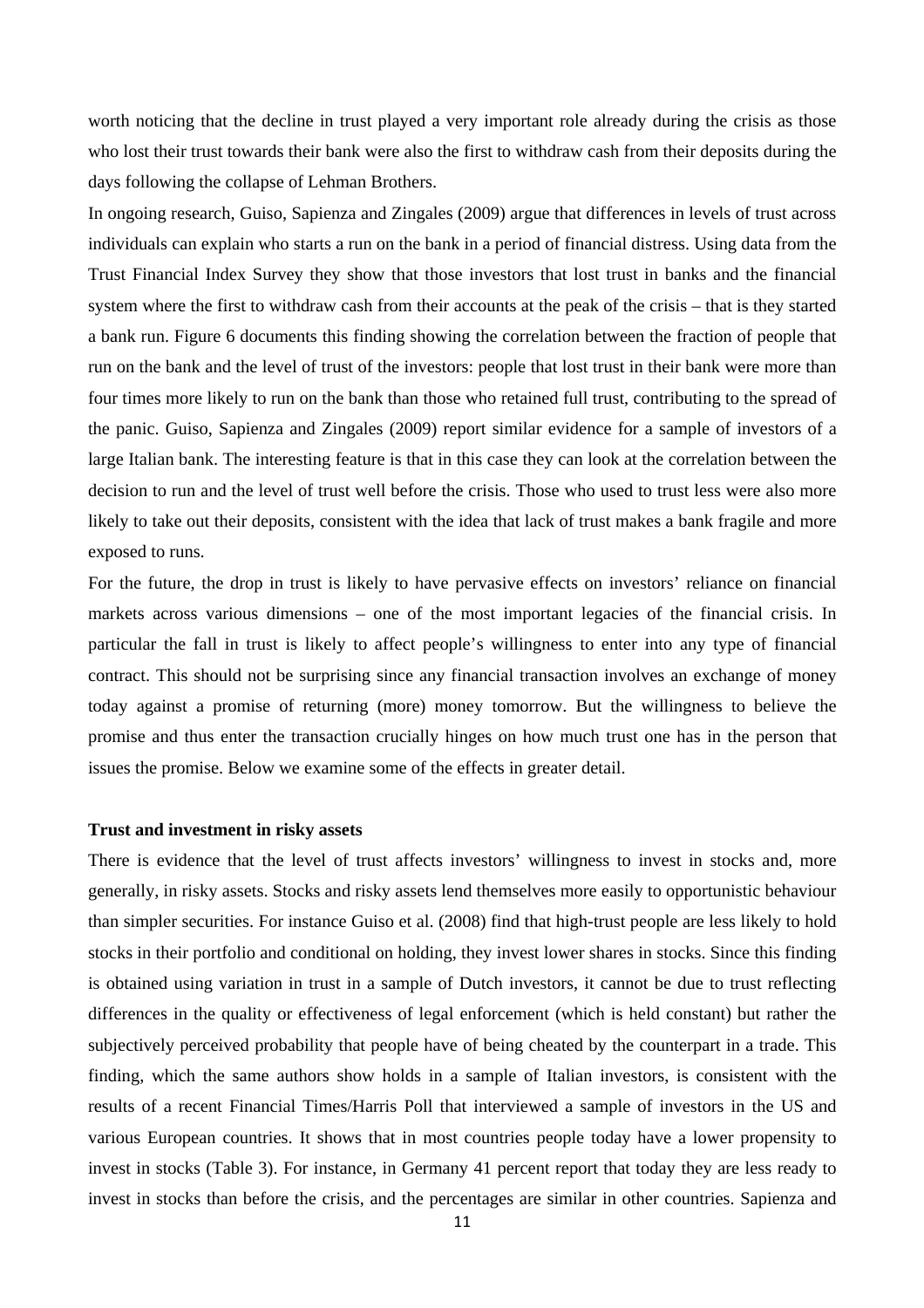Zingales (2008), using the FTIS, find that those who plan to decrease their stock investments after the crisis are those who have less trust in financial markets and in particular the stock market. Thus, as a consequence of the fall in trust, portfolios will likely be twisted markedly towards safer securities and away from stocks.

#### **Trust and investment in ambiguous securities**

Financial instruments that are more ambiguous either because of the complex nature of the contract or because the probabilities of the returns are intrinsically uncertain (e.g. because they have a short history on which to estimate these probabilities) are more exposed to the risk of frauds and consequently are more easily placed among high-trust investors. When trust falls and becomes scarce one should see a decline in the demand for these instruments and an increase in the demand for simpler and more familiar securities. One of the consequences is that investors will revert to instruments issued by national agents, perceived as more "familiar" which become attractive as generalised trust vanishes. More generally, one of the consequences of the crisis will be to shorten the distance between the investor and the issuer of the financial instrument, thus reducing portfolio diversification and amplifying a home bias. There is anecdotal evidence consistent with this idea. In some countries, in spite of the crisis, some banks – typically smaller, unsophisticated banks that in the past were not involved in the placement with their customers of structured securities and derivatives – have experienced a significant growth in deposits notwithstanding the crisis; on the other hand, large, sophisticated banks that used to place complex securities have lost deposit market shares. One explanation is that investors revert back to the "familiar" for fear of being cheated by an intermediary that deals with unfamiliar securities.<sup>7</sup>

#### **Trust and diversification across stocks and banks**

One implication of the diminished trust is that investors will form less diversified portfolios because they will focus more on domestic assets. Guiso et al. (2008) show that this property is more general and that investors that invest in stocks tend to hold a more diversified stock portfolio when they trust more. On the other hand, diminished trust towards intermediaries leads an investor to entertain multiple relations to diversify the risk of opportunistic behaviours by reducing exposure to each one of them. We document this effect in Figure 7, which shows that in a sample of Italian investors, those who trust more (on a scale between 1 and 5 where 1 stands for very low trust and 5 for very high trust) there is a strong negative correlation between the level of trust and the number of bank relations an investor has. Both

<sup>7</sup> The apparent success in the US of the internet movement called "move your money" (see http://moveyourmoney.info/) whose aim is to promote the transfer of savings from large, "too big to fail" banks to small, local community banks is also consistent with a shift in investors preferences towards more familiar intermediaries.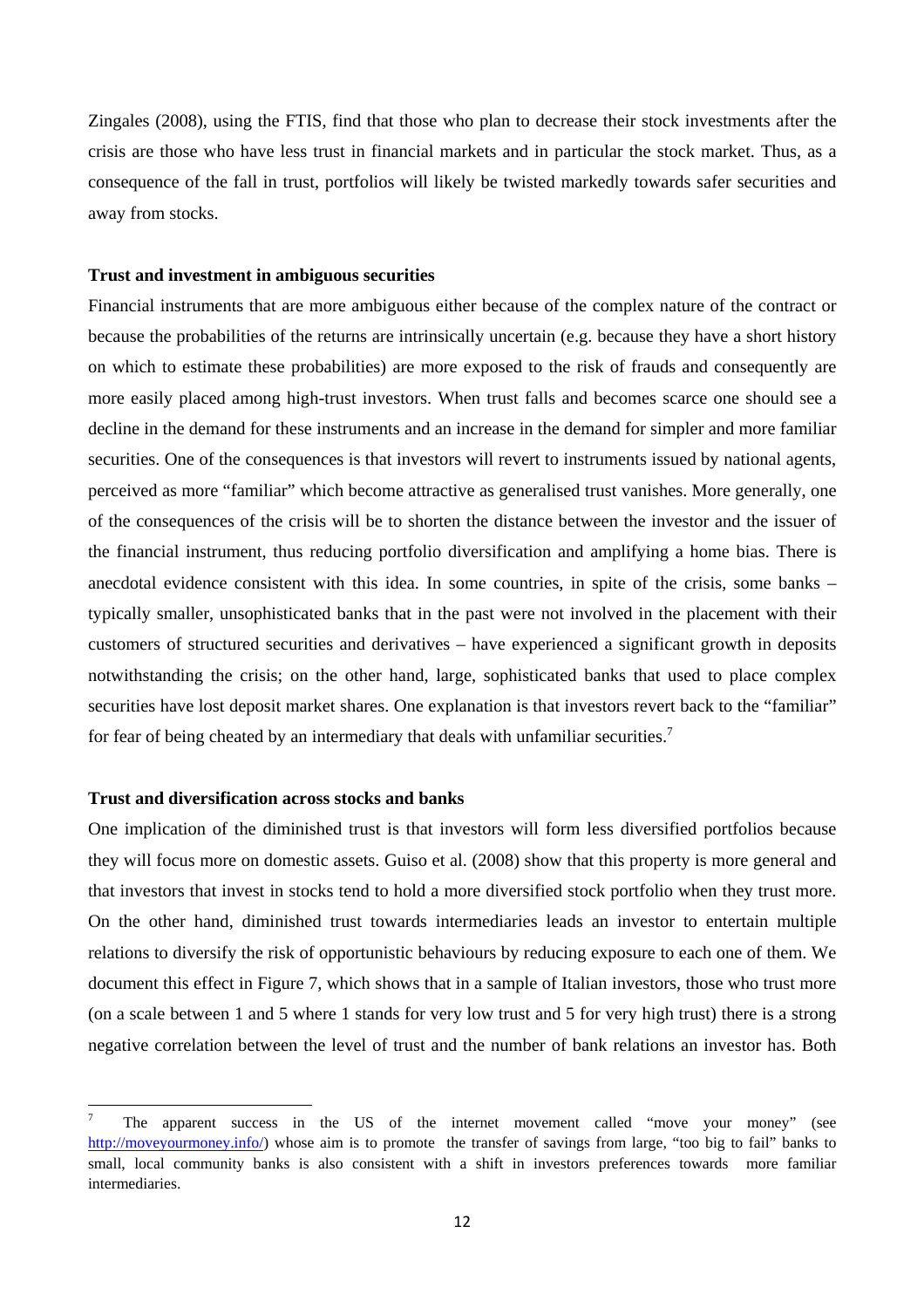effects are costly: the first because one loses the benefits of diversification, the second because of the cost of setting and maintaining multiple relations.

#### **Trust, demand for advice and delegation**

Besides selling financial products, financial intermediaries offer investors advice and information on how to allocate their financial wealth. Investors' willingness to heed this advice depends on the trust they have in the intermediary as much as their decision to lend their savings to the intermediary. One of the consequences of the fall in trust is a lower investors' propensity to delegate financial decisions to the intermediary and to use his advice. Table 4 shows the distribution of the extent of delegation of financial decisions in a UniCredit sample of Italian investors before the crisis. Only 12 percent chose to decide on their own without any involvement of the intermediary. All the others relied on the intermediary to a smaller or greater extent, with 20 percent that delegated either all decisions or a substantial part to the intermediary. The last two columns of Table 4 show the average level of trust and the fraction of investors that trusted the intermediary a lot. It is clear that a fundamental ingredient in the intensity of financial delegation is the level of investors' trust. Among those who rely only on themselves when making financial decisions 39.7 percent trust the intermediary either substantially or a lot; among those who let the bank choose for them, the share of those who trust a lot is 93 percent. Thus, the fall in trust should result in a marked decrease in delegated investment. Since delegation is all the more necessary the more one invests in sophisticated securities, also through this channel there should be a move towards simpler portfolios. These portfolios, however, need not be necessarily better ones in the sense of providing a higher return per unit of risk. Guiso and Jappelli (2006) in fact find that investors who trust more and delegate more are better diversified and are able to attain more efficient portfolios.

#### **Trust and the demand for insurance**

Though most of the literature has focused on the effects of trust on investors portfolios, the fall in trust involves all operators in the financial industry as shown in Table 1, including insurance companies. In fact, since an insurance contract is itself a financial contract and as such is prone to the opportunistic behaviour of the insurance company, the fall in trust should also affect the demand for insurance. Guiso et al. (2008) find that, in the sample of Dutch investors they examined, individuals that trust less are less likely to purchase insurance. In an interesting paper that relies on a field experiment in Indian villages, Cole et al. (2009) show that overcoming mistrust can result in a significant increase in peasants' adoption of insurance contracts and Guiso and Schivardi (2009) find that in a sample of small businesses a critical factor limiting entrepreneurs willingness to insure their firm is mistrust towards insurance companies. To sum up, given the importance of trust in all financial contracts, the fall in trust towards all segments of the financial industry will give rise to a generalised flight from financial trades and particularly deals from those trades that are severely exposed to opportunistic behaviour.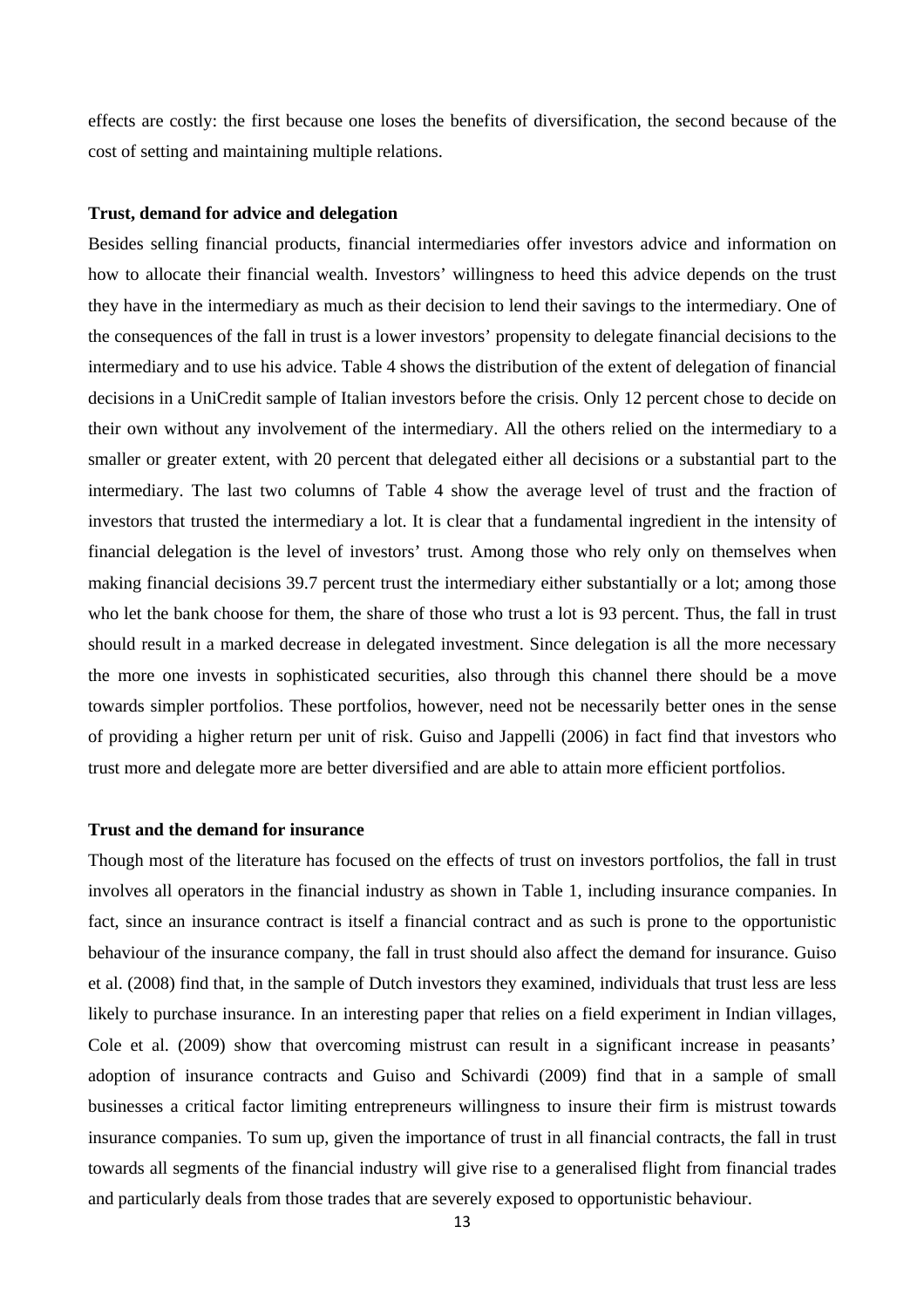# **Rebuilding trust in finance**

As illustrated, the fall in trust is likely to have pervasive effects on people's willingness to enter into financial contracts and can thus hamper the process of financial development. Insofar as it results in a shift towards safer assets, it will push up the equity premium and make equity financing more expensive. This may have consequences for fast growing and innovative firms that depend more heavily on this type of financing. Similarly, if the increased mistrust results in a preference for instruments with shorter maturity, it will raise the cost of long-term financing, hampering projects with high-yields but longer maturities. Because of this it is important to understand how one can rebuild trust in financial markets and intermediaries. Here we will examine some avenues.

#### **The regulatory approach**

One approach, so far the only one that has been followed to raise trust, is to enhance the intensity of financial regulation. This approach, shared by many governments particularly in Europe, has been the subject of several of the recent G20 meetings and of the proposals for intervention that are being discussed at the Financial Stability Board. **(See the box for a description of the measures discussed at the Financial Stability Board.)**

Needless to say, many of the regulatory proposals that are under scrutiny go beyond the purpose of rebuilding trust. Rather, they are justified by regulatory failures that have become manifest during the financial crisis. In fact, the set of proposals under discussion is ample and heterogeneous and ranges from more stringent capital requirements to the establishment of new authorities for macro-prudential supervision, the breaking up of banks into smaller units to deal with too-big-to-fail issues, to policies aimed at lessening the impact of bank failures and the associated contagion risks through regulatory constraints on connectedness. Many of these policies, assuming they will be finally adopted, will most likely affect the perceived *solvency* of the intermediaries and may result in a lower likelihood of future crises. Some policies – such as the limitations that the Financial Stability Board proposed for implementation in September 2009 on the structure of compensation of top managers at financial institutions – may help to assuage investors anger for the losses suffered during the crisis and their indignation at the high level of compensation for top executives in the financial industry, thought to be responsible for their losses. But these measures are likely to have little impact on the trust investors have in financial intermediaries and markets. Rather, it is the drop in trust that increases the demand for regulation and builds consensus around it. In fact, those who mistrust banks and financial intermediaries tend to favour tighter regulations. To show this link we rely on a set of questions that have been asked in the FTIS on whether the respondent is supportive or not of tighter regulation of US financial intermediaries and large corporations and whether he agrees on setting caps on the compensation of top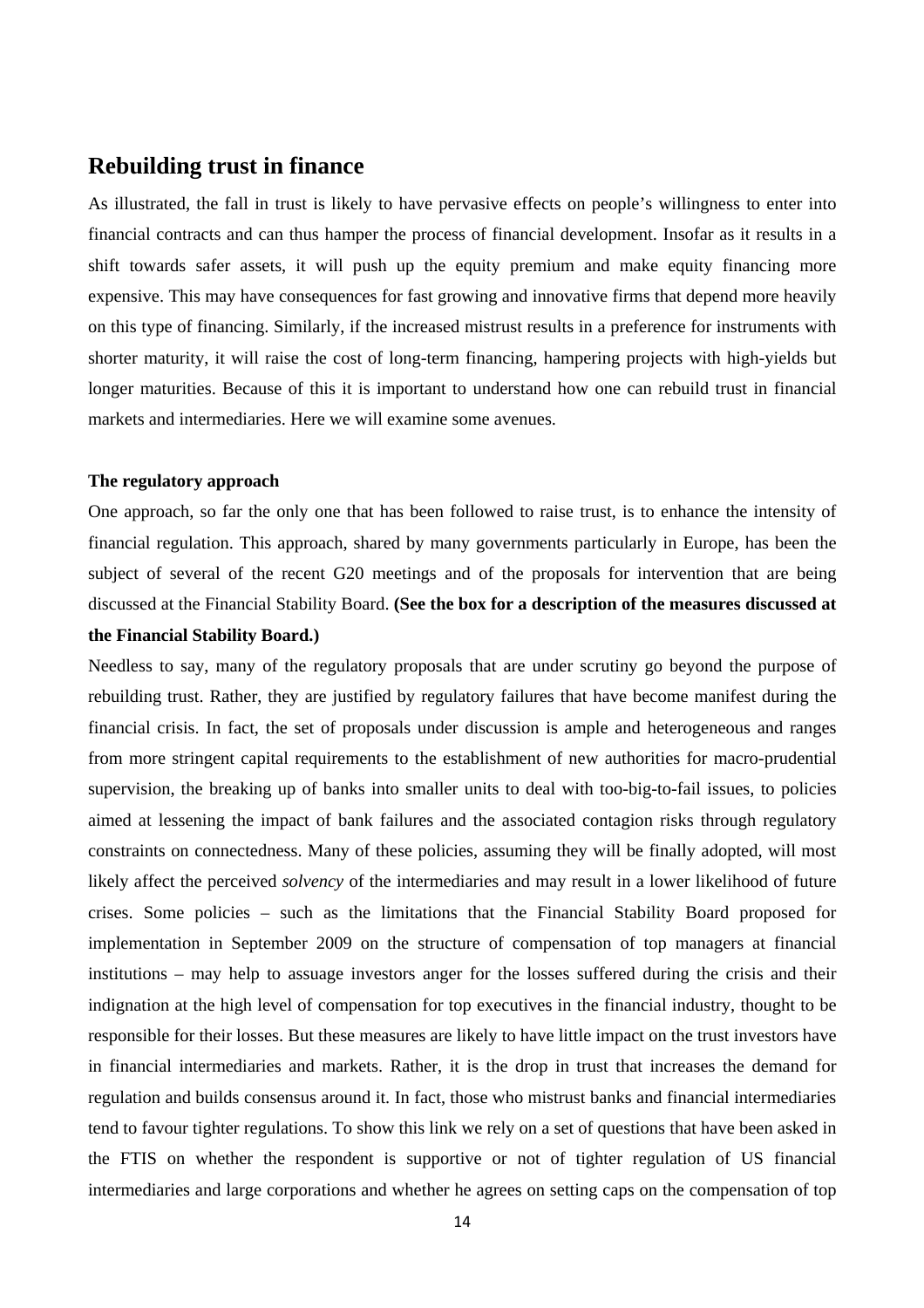managers in financial corporations. Figure 8 shows the correlation between the intensity of trust towards financial intermediaries (Panel A) and bankers (Panel B) and the support for regulation measured by the fraction of people that agrees with the policy. The fraction of those supporting a more stringent regulation is higher among those whose trust has fallen during the crisis than among those who continue to trust banks and financial markets.

But causality here most likely runs from the fall in trust to the demand for regulation. The latter, in turn, would be capable of increasing the trustworthiness of the intermediaries and because of this the trust of the investors is still to be proved. The evidence so far from cross country correlations is that countries with stronger regulation have lower average levels of trust, not higher! (See Aghion et al. (2010); Pinotti (2008); Carlin et al. (2009).)

From the viewpoint of individual investors and of the regulation of their relation with financial intermediaries, the closest proposal that can help rebuild trust is the creation of a consumer protection agency, as proposed by the Obama administration. The agency would oversee consumer financial products which have been regulated in the past but whose oversight was exposed as lax. Another initiative that has been taken very recently is the creation in the US of a Financial Fraud Enforcement task force to combat financial crimes.<sup>8</sup> Interestingly, as made clear by Attorney General Eric Holder, the task force is intentionally created to address the fall in trust induced by the scandals that have been brought about by the financial crisis. He notes: "We face unprecedented challenges in responding to the financial crisis that has gripped our economy for the past year. Mortgage, securities, and corporate fraud schemes have eroded the public's confidence in the nation's financial markets and have led to a growing sentiment that Wall Street does not play by the same rules as Main Street. Unscrupulous executives, Ponzi scheme operators, and common criminals alike have targeted the pocketbooks and retirement accounts of middle class Americans, and in many cases, devastated entire families' futures. We will not allow these actions to go unpunished, which is why President Obama has established this Financial Fraud Enforcement Task Force to investigate and prosecute fraud and financial crime… This

Task Force's mission is not just to hold accountable those who helped bring about the last financial meltdown, but to prevent another meltdown from happening."

Because these initiatives are both specifically targeted to protecting investors from abuses they may actually contribute to rebuilding trust. But there are also reasons to believe that by themselves, these interventions may have limited impact. Concerning the consumer protection agency and more generally regulatory interventions, because they are imposed from outside the industry perceives the costs of the regulations but not the benefits; hence financial intermediaries will tend to circumvent their application, with greater success the weaker the actual enforcement is. Since investors anticipate this, they may not revise their trust priorities significantly. Furthermore, sometimes financial regulation, even when

<sup>&</sup>lt;sup>8</sup> See http://www.justice.gov/ag/speeches/2009/ag-speech-091117.html.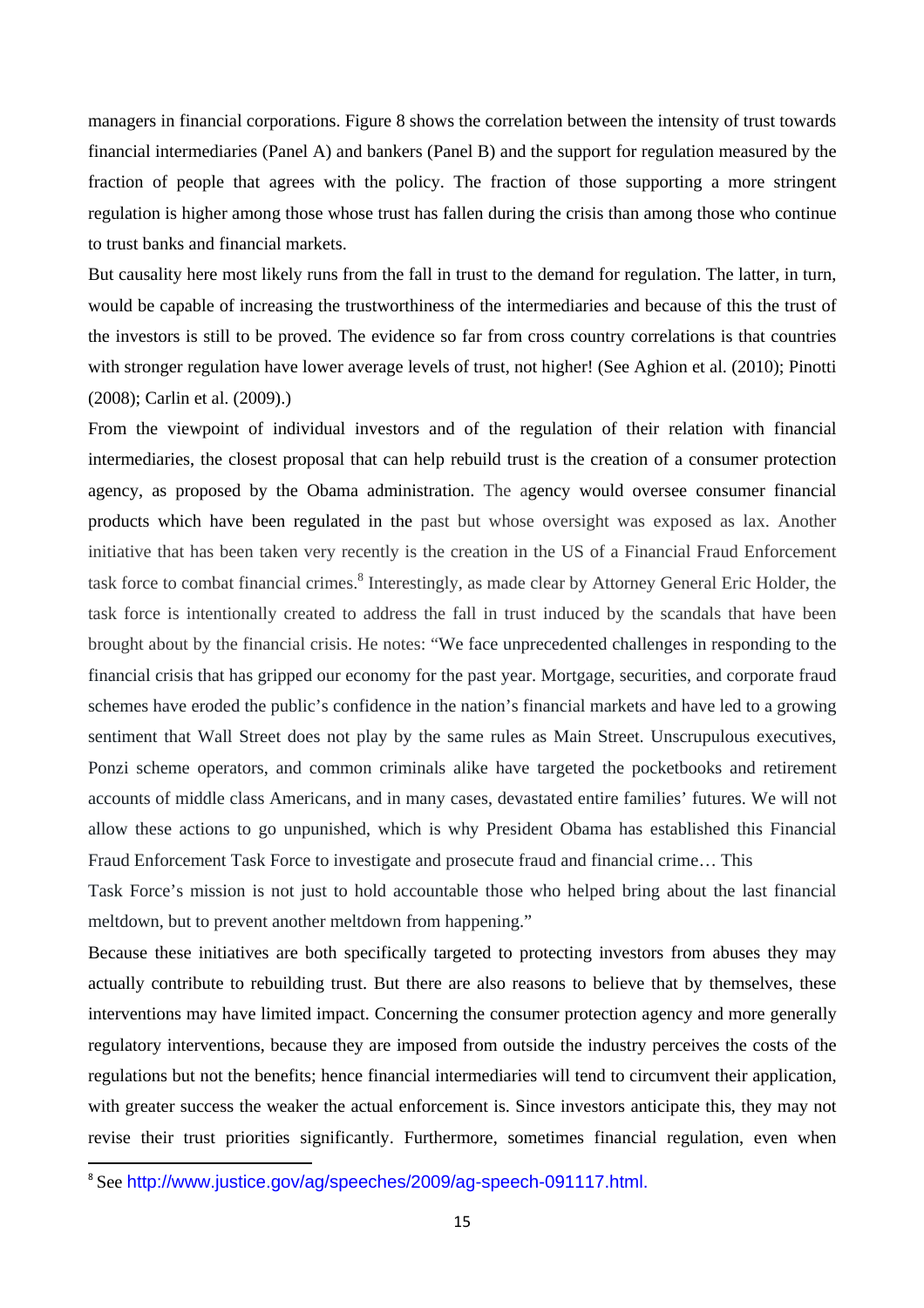designed to protect investors, may be bothersome for them as well. Because of this and in order to limit the burden, they will be willing to tolerate intermediaries' misapplications of these rules. A good example is the recent set of norms imposed by the EU'S Markets in Financial Instruments Directive (MiFID), which requires banks to classify investors according to their ability to make financial decisions and their capacity to bear financial risk. To achieve this classification banks can obtain information from their customers, for example, by asking them to fill in specific questionnaires. But because the latter are costly to submit, banks have all the incentives to minimise the effort and propose minimal questionnaires, possibly based on investors' self-classification (so as to avoid any responsibility for misclassifications); since filling in these forms is bothersome for investors too, they care little about the quality of the information that banks collect and will instead join them in minimising the effort put in collecting the MiFID data. But this contributes to the failure of MiFID objective: limiting banks opportunistic behaviour by forcing them to segment their clientele and restrain products that can be sold to unsophisticated and risk adverse investors. Anticipating this, people's trust in banks is likely to change little.

#### **An industry-based strategy**

Losing investors' trust is very costly for the financial industry. Since this is the case one would expect that intermediaries have strong incentives to take actions to re-build their reputation and re-gain the trust of their customers. Today one of the big questions that any financial operator is confronted with is how to rebuild the trust of their investors.

Unfortunately there are no easy recipes on how A may convince B to re-consider his opinion about the trustworthiness of A. The recent literature on trust has shown evidence that B would trust A more if A is "similar" to B in some dimension. In a well-known trust game experiment, De Bruine (2002) reports the effects of a manipulation of facial resemblance on players' willingness to trust the opponent. She finds that when subjects were shown faces of ostensible playing partners manipulated to resemble themselves they trusted them more than when the face of an unknown person was shown. Guiso and Schivardi report evidence that is consistent with De Bruine's (2002) findings. In a survey of a sample of small businessmen interviewees (280 overall) were asked to report, at the end of the face-to-face interview, their judgment about the trustworthiness of businessman that they interviewed on a scale between 0 and  $10 (0 =$  totally untrustworthy,  $10 =$  fully trustworthy). Interviewees also reported their opinion (again on a scale between 0 and 10) on how much affinity they felt to the businessman ( $0 =$  no affinity,  $10 =$ complete affinity). The data show two interesting facts: first, the more a person feels affinity the more he trusts; second, while at low levels of affinity the level of trust towards the businessman is highly variable, at high levels of affinity one trusts fairly reliably. It is reasonable to assume that one tends to trust people that are not much different from oneself. This tendency to trust those who are similar is also true when similarity is measured along various dimensions, including cultural and genetic distance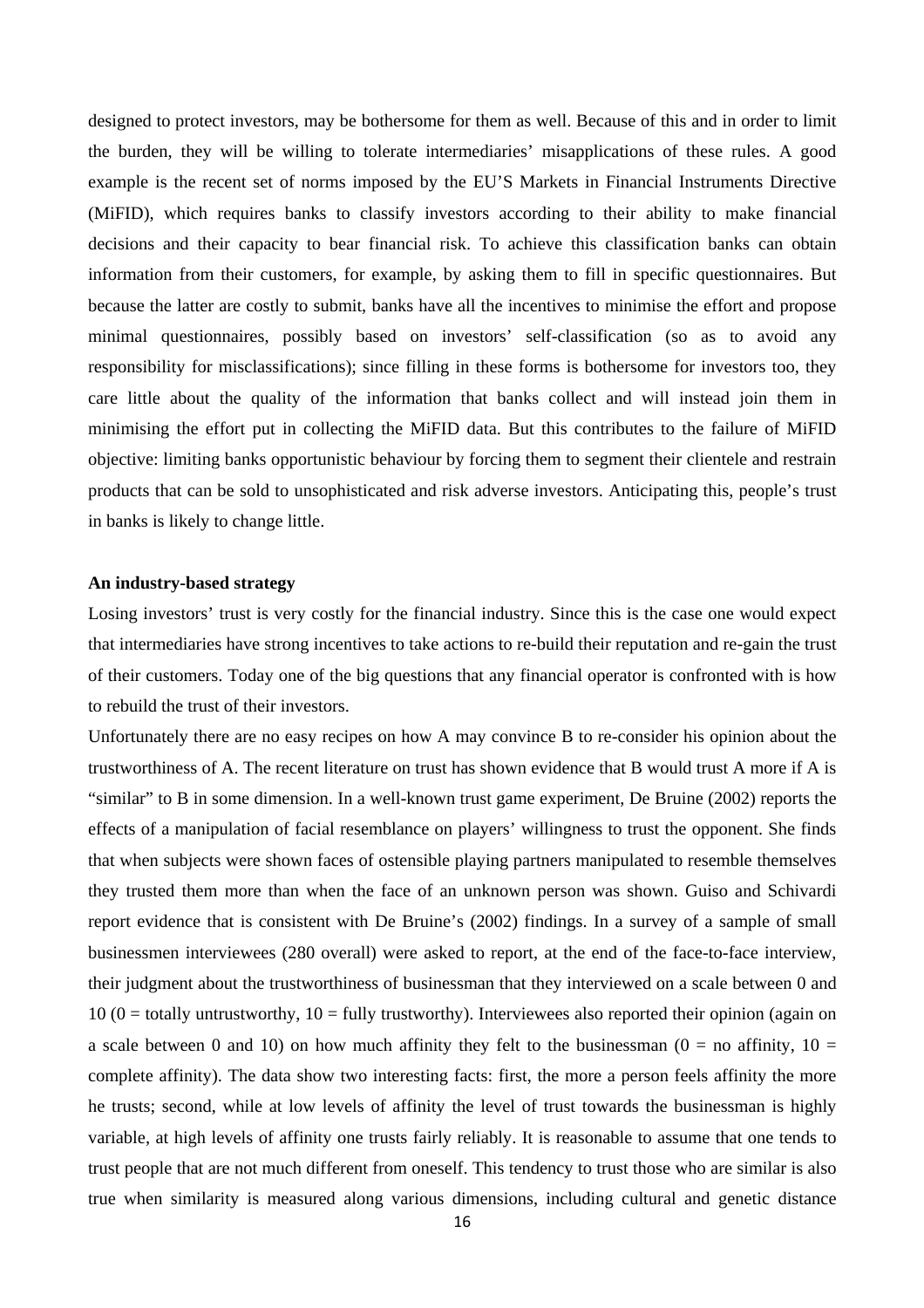among people (Guiso et al. 2009). Thus, one possible strategy to raise trust is to improve the match between investors and the manager of the relation at the intermediary, for instance assigning a manager of the same gender and geographical origin to the investor. 9 While this may help in raising the average trust that investors have towards their bank/broker, it is unclear that it helps raising the trust of those who lost it. To raise the latter one needs to set up mechanisms that signal in a credible way that the intermediary has become more trustworthy because, thanks to the mechanism, there are weaker incentives to adopt predatory actions towards the investors. Below we will discuss some possible mechanisms.

#### **A rating system that even the most (financially) illiterate investor can understand**

One possibility is to adopt a rating system aimed at reducing the scope for exploiting conflicts of interests that often arise in universal banks that manage the savings of the investors. The strategy followed so far by the regulators to control conflicts of interests is to impose tighter disclosure requirements on the intermediaries. Yet this strategy has proved to be faulty or insufficient. The main problem with disclosure is that it takes for granted that investors are able to understand what is disclosed and its implications in terms of incentives of the intermediary. However, the available evidence on poor levels of financial literacy and knowledge of the majority of the investors in almost all countries (see e.g. Lusardi and Mitchell (2009)**,** Guiso and Jappelli (2008) Jappelli (2009)), even those with high levels of achieved education, casts serious doubts on the validity of the assumption. Relying on the loss of reputation as a deterrent for intermediaries misbehaviour, and thus as a mechanism to raise trust in financial intermediaries, requires not only that information about potential conflicts is made available but also that the investor has the ability to elaborate this information. For this to be the case one has to make the disclosed information understandable to the least experienced and financially knowledgeable investor – i.e. to the typical customer of a bank. One way of doing this is to rely on a third party to rate banks on the basis of their trustworthiness and fairness when dealing with their customers and when managing their portfolios and providing financial advice. This "bank-fairness index" may be reported on a scale between 0 and 10, with higher values meaning a more reliable intermediary – a metric that any investor can understand. The "bank-fairness index" is similar to the rating system adopted for issuers of specific securities and its role would be analogous to that of standard rating: making available to the investors synthetic information that aggregates the judgment of an expert observer (and based on a

<sup>&</sup>lt;sup>9</sup> Of course if matching according to similarity is an effective way to raise trust, markets should be doing it already. If they already do, then this is not a relevant policy. If they do not it may be because this type of matching entails costs that exceed the benefits, in which case and the proposal would have little practical value. But it may also be that they do not match according to similarity because they ignore its potential benefits. We cannot rule out this possibility; after all, research showing the trust effects of similarity is quite new.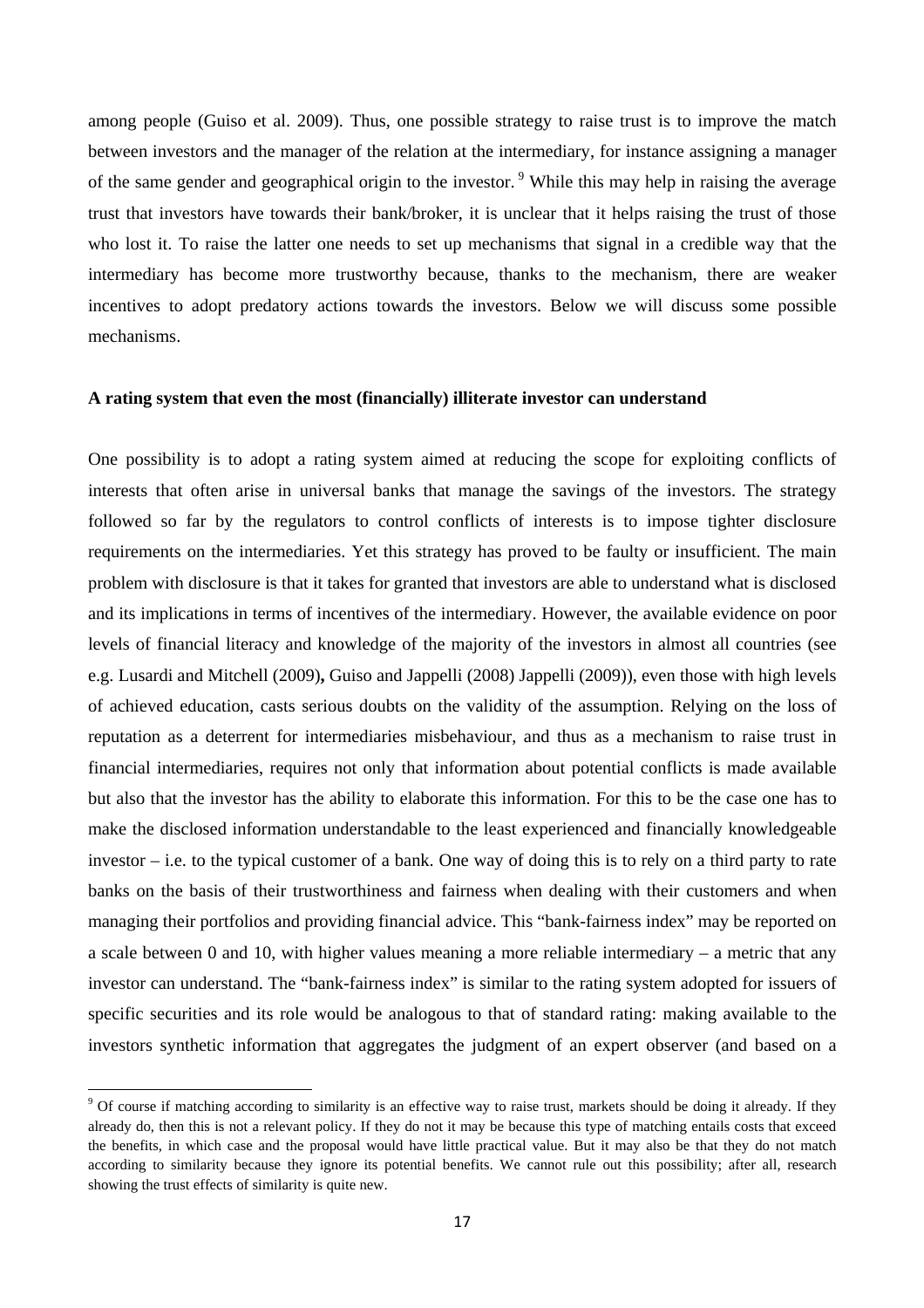multitude of data) on the quality of the issuers, subject to periodic revisions. In contrast to standard rating, the "bank-fairness index" is aimed at measuring a bank's ability and reliability in its role as delegated portfolio manager and in general as provider of financial advice that un-experienced investors use in their financial decisions. Banks with an internal organisation that discourages the exploitation of conflicts of interest or that distributes easily understandable information to its customers, that allocate qualified personnel to financial consulting services, etc. would obtain a high rating, attracting more customers and this would provide enough incentives for them to adopt actions that discourage the exploitation of conflicts of interests. These banks would be compensated for the extra costs they incur with increased trust from their customers. Reliance on a rating system – which is a voluntary choice of a bank – is credible precisely because it entails some costs to the bank. Needless to say there could be many implementation problems, including the fact that finding independent and uncorrupted rating agencies may, as the crisis has shown, not be a trivial issue. But the biggest problem, in our view, is initialising the process. If the exploitation of conflicts of interests and misbehaviour more generally is a diffused practice in the industry, then even a honest intermediary (but still sensitive to short-run profitability) may find it difficult to subject its bank to the "bank fairness index" and give up a source of profit, as this may concede an advantage to its competitors. To put it differently, an outcome where low trustworthiness is pervasive may be stable. It may be unwise to play honestly when everyone else is cheating; if an intermediary does not cheat while all the others do, it misses the upside. If it cheats when all the others do, there is no downside as "cheating" becomes the predominant rule of behaviour and one cannot punish the whole industry when all follow the same practice. Today it is perhaps easier to circumvent this problem given the greater value that rebuilding reputation has for any intermediary. Furthermore, since the incentive to behave in the same way as the others do naturally implies that the financial industry can either settle on a bad equilibrium in which all cheat or instead in a good equilibrium where all play honestly, one can think of a role for regulation/supervision that encourages intermediaries to coordinate on a different, no-cheating equilibrium..

#### **A trust-based compensation scheme**

A second, more direct mechanism to raise trust is to provide incentives to build it. If the compensation of the investor's manager depends on the level of trust investors have in their asset manager, the latter have strong incentives to behave in a trustworthy manner and this, perhaps slowly, will raise the investors' trust and his willingness to invest. As trust increases, the investor will also tend to concentrate more assets with a single manager, thus avoiding costly duplications of relationships. A mechanism of this sort could be implemented for instance by relying on the information that intermediaries have to collect from the investors to comply with the EU's Markets in Financial Instruments Directive (MiFID). The information in this directive is presently essentially perceived as a burden and unutilised. One could insert specific questions that the investors can report anonymously on how much they trust the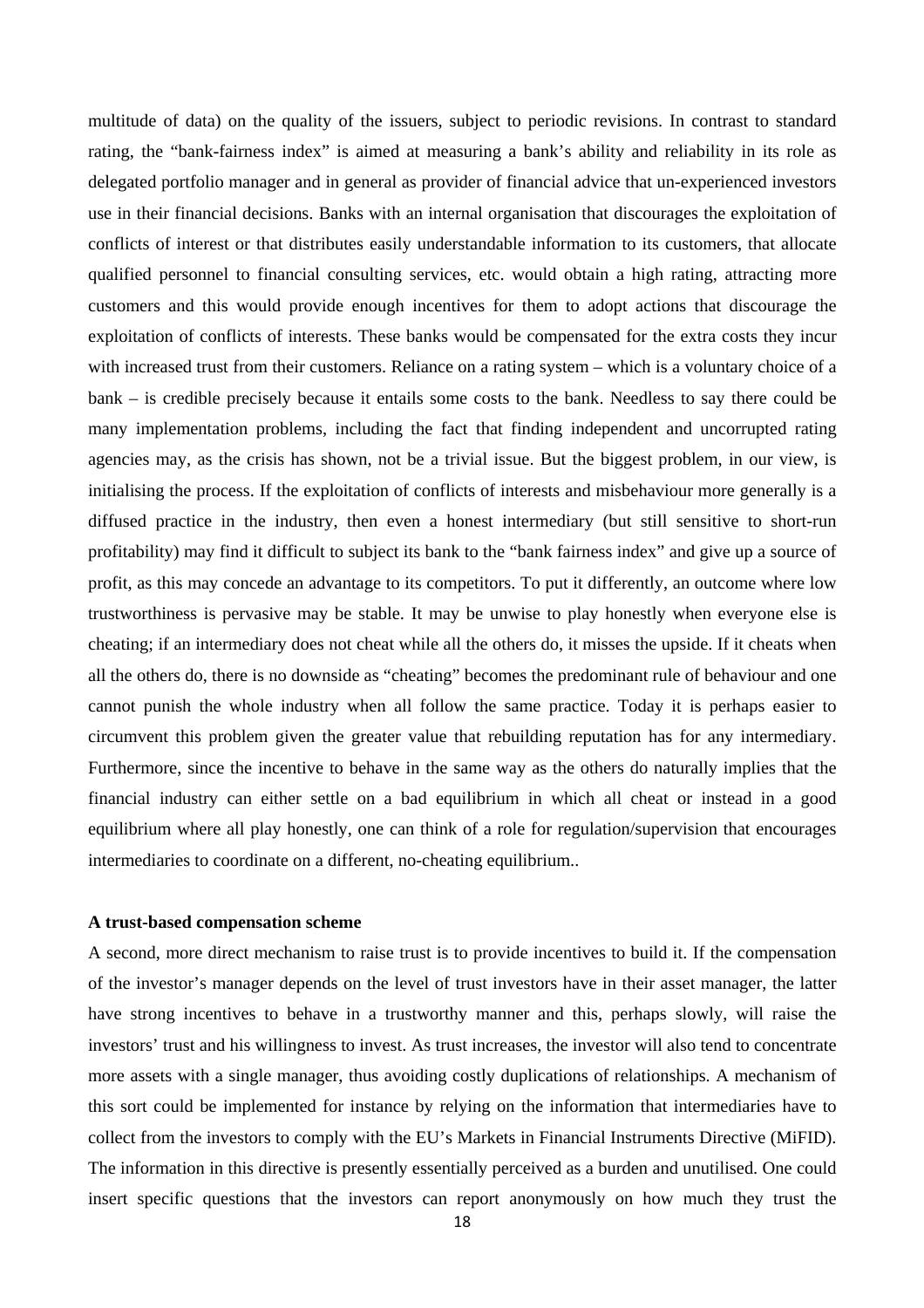intermediary, the portfolio manager and in general the person they deal with when making financial decisions. Manager pay could then respond to the level of trust (or its change) of the pool of customers he is responsible for. One benefit of the trust-based compensation scheme is that it naturally leads the bank manager to adopt a long horizon. Since building trust takes time and is accumulated only slowly, if only because those with low levels of trust do not experiment (or experiment less) and thus do not learn (or learn slowly), they cannot learn immediately the increased trustworthiness of the bank manager. Furthermore, since trust is slow to accumulate but fast to vanish, once a reputation of trustworthiness is obtained it becomes costly to dispel it, strengthening the incentives to behave in a trustworthy manner. Obviously, this too, like all incentive schemes, can be distorting. In particular, if one encourages building trust one provides incentives not only to create but also to extort trust especially if this is a less costly activity than creating trust by behaving in a trustworthy manner. One way to limit this possibility is to integrate an investor's opinions with those of some internal auditing committee at certain frequencies. Another is to rely on the legitimate interest of the other managers for having their colleagues behave honestly, particularly those that are located in close proximity. The reason for this is that if manager A cheats his investors, also the trust of the investors of manager B will be affected, as the Quint Tatro tale in the introduction illustrates. Thus, one could rely on an internal reporting system that allows and actually encourages managers to reports cases of abuses and manipulation of investors' trust.

To strengthen the scheme even further, also the compensation of the top management of the bank, in particular its CEO (and maybe also the board of directors) could be linked to the trust index of the bank customers.

To sum up, the adoption of a "trust-based compensation scheme" is a practical way to induce a financial organisation and its workers to limit the incentives to deceive poorly informed investors and to treat them fairly by always acting in their best interest. Since this commitment is translated into a compensation scheme, it should be credible and thus able to modify investors' beliefs. In other words, trust is the investors' belief that those who manage their savings and provide them with financial advice are trustworthy. For intermediaries hoping to increase investors' trust, the only way is to invest in increasing their trustworthiness.

#### **Promoting investors' financial education**

A third type of strategy is to take actions that promote the financial education of the investors – for instance transparently lobbying with the government for having financial education taught at schools, making financial education material certified by third parties available to investors etc., since people with lower levels of financial education and financial experience are more likely to be victims of financial deception by intermediaries. The main reason is that unsophisticated investors are more vulnerable to deception because they are more dependent on the intermediary advice for their financial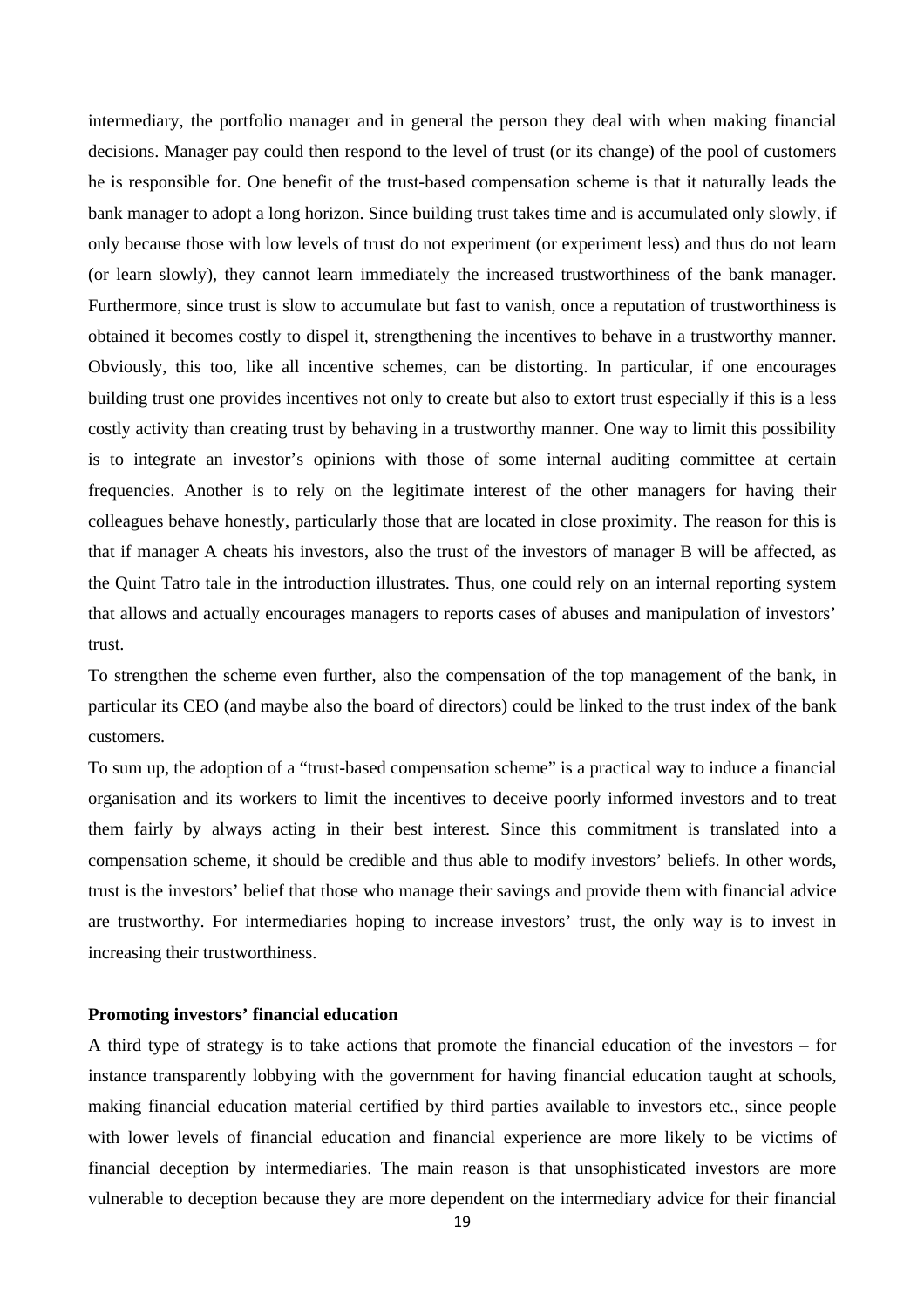choices. Second, they are also more subject to interpretation problems when investments result in negative returns and are thus more likely to think that they have been cheated. Consistent with this view, Butler et al. (2009) find that the probability a person being deceived by a bank or insurance company is much higher for people with low levels of education. Furthermore, this probability is higher also for people that – holding constant their level of education – live with parents with low education. This feature has an important implication: since the family is an important channel through which *reliable*  financial education is obtained, raising the level of financial education has important spillovers through the family and informal (but reliable) network channels. An intermediary that promotes financial education signals its intention to be willing to deal with experienced and sophisticated investors, with enough ability not to fall victims to financial abuses and distorted advice. Because of this the investors' trust should increase. Needless to say investment in financial education pays off in the very long run; however the return to the intermediary in terms of increased trustworthiness may be more immediate if the intermediary's commitment to transfer power to the investor through this channel is credible. Credibility would be enhanced if the sponsoring of financial education programmes is part of a broader policy aimed at limiting intermediaries' incentives to deceive investors, such as the trust-based compensation scheme and the bank fairness index.

#### **Conclusions**

The dramatic drop in trust following the revelation of information of pervasive cheating in financial markets is likely to have a very strong negative impact on investors' willingness to bear risk and thus on the cost of risk capital. Insofar as trust levels were exceedingly optimistic, their downward revision should be partially welcome as it may help punish dishonest financiers and help restore market discipline.

However, since trust has fallen across the board, its decline also affects the honest intermediaries, limiting the accrual of capital to industry in general. We have proposed a number of measures to rebuild trust. The measures proposed all try, from different angles, to limit the scope for intermediaries' opportunist behaviour – that is to raise their trustworthiness – and because of this, increase trust. In each case, the policy is not imposed; adhering to it is instead to the discretion of the intermediary. However, as we have argued, there is no automatic mechanism that guarantees that intermediaries will all agree to voluntarily adopt these policies. Rather, if dishonest behaviour is dominant among intermediaries, even the honest ones may on their own be unwilling to adopt these measures and help the economy move to a better outcome where competition drives out dishonest behaviour. We have also argued that regulation by itself, without the involvement of the intermediaries, may fail to restore trust; however regulatory agencies may play a very important role in coordinating the selection of the honest equilibrium. For instance, using "moral suasion" to persuade even a small but important number of intermediaries to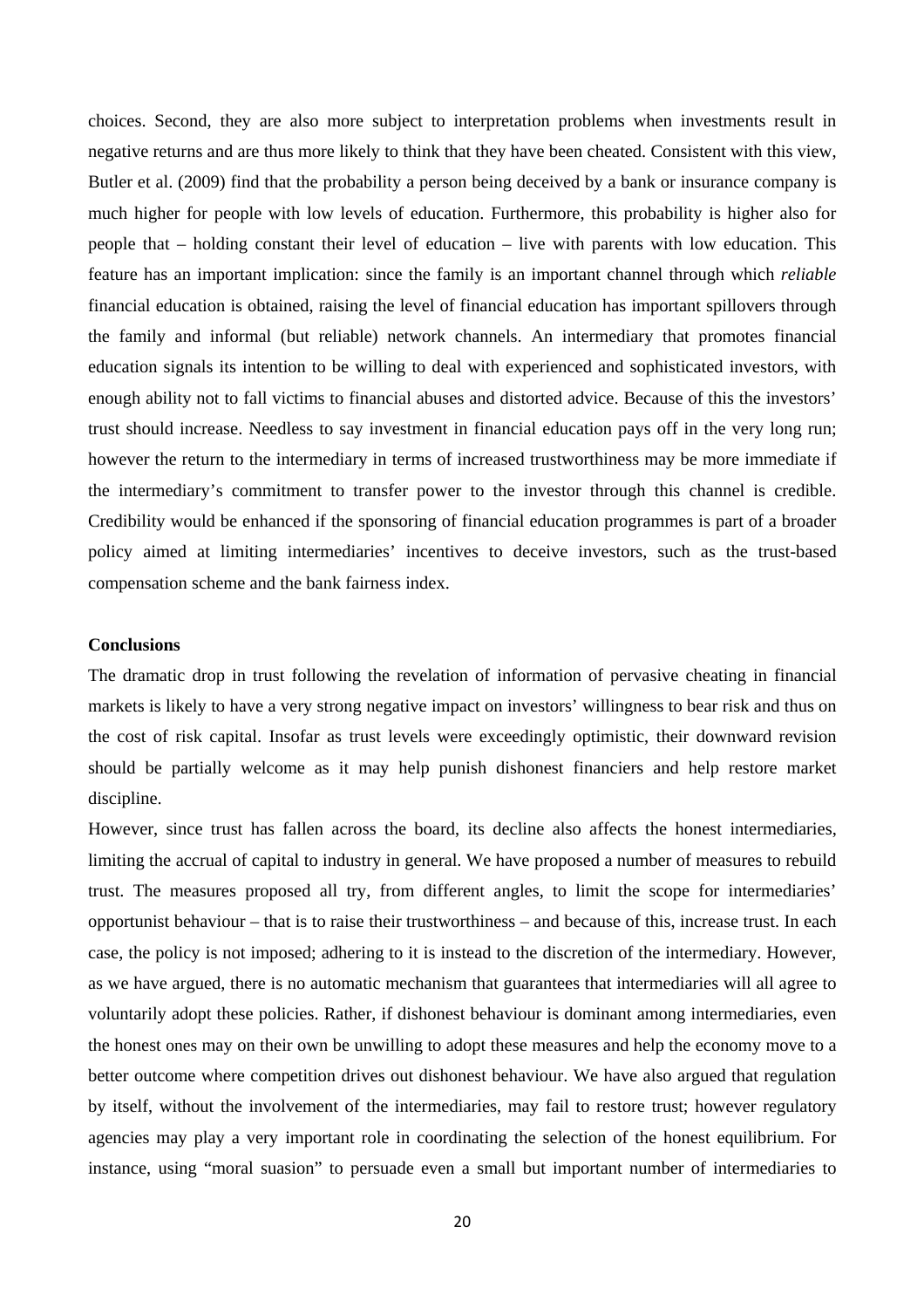"play the honest game" may be enough to trigger a response of the same type by the dishonest ones and influence the whole industry outcome.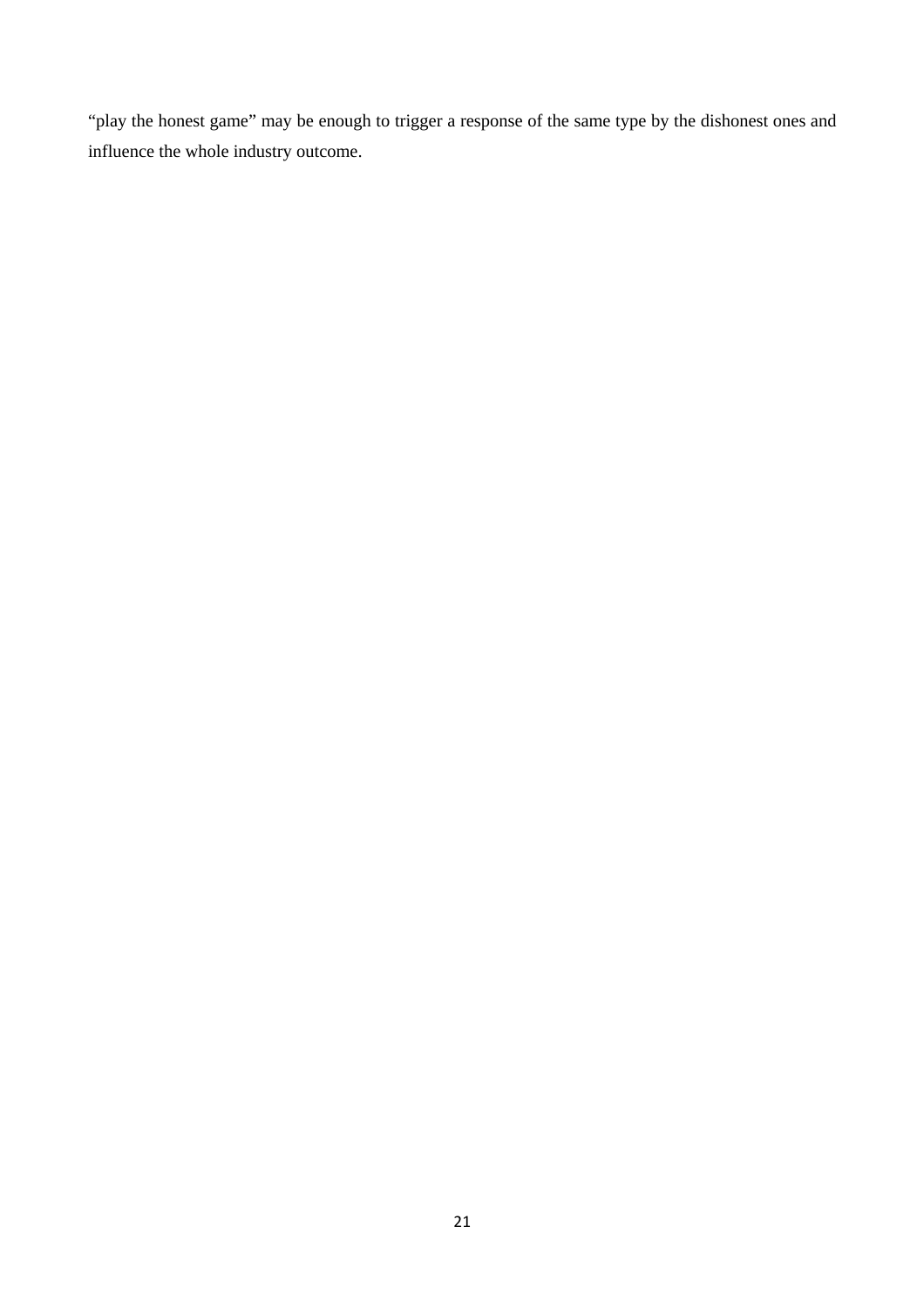# **References**

Aghion, Philippe, Yann Algan, Pierre Cahuc and Andrei Shleifer (2010), "Regulation and Distrust", *Quarterly Journal of Economics*, forthcoming.

Arrow, Kenneth (1972), "Gifts and Exchanges", *Philosophy and Public Affairs*, 1, 343–62.

Gambetta, Diego (2000) "Can We Trust Trust?" in Gambetta, Diego (ed.) *Trust: Making and Breaking Cooperative Relations*, University of Oxford, 213–37.

Cole, Shawn, Xavier Giné, Jeremy Tobacman, Petia Topalova, Robert Townsend and James Vickery (2009) "Barriers to Household Risk Management: Evidence from India", mimeo Harvard University.

DeBruine, Lisa M. (2002), "Facial Resemblance Enhances Trust", Proceedings of the Royal Society of London B, 269 (1948): 1307–12.

Guiso, Sapienza, and Zingales (2004), "The Role of Social Capital in Financial Development", *American Economic Review*, 94(3), 526–56.

Guiso, Sapienza, and Zingales (2008), "Trusting the Stock Market", *Journal of Finance*, 63(6), 2557– 600).

Guiso, Sapienza, and Zingales (2009), "Cultural Bias in Economic Exchange?" *Quarterly Journal of Economics*, forthcoming

Guiso, Luigi, Paola Sapienza and Luigi Zingales (2009), "Trust and the Fragility of Financial Markets", mimeo.

Guiso, Luigi and Tullio Jappelli (2008), "Financial Literacy and Portfolio Diversification", EIEF working paper 8/12.

Jappelli, Tullio (2009), "Economic Literacy: An International Comparison", CSEF working paper 209.

Lusardi, Annamaria and Olivia Mitchell (2009), "Financial Literacy. Evidence and Implications for Financial Education", TIAA-CREF Institute Trends and Issues, May.

Pinotti, Paolo (2008), "Trust, Honesty and Regulations", MPRA paper 7740.

Sapienza, Paola and Luigi Zingales (2008), "The Financial Trust Index. The results: Wave I", http://www.financialtrustindex.org/resultswave1.htm

Carlin, B., F. Dorobantu and S. Viswanathan (2009), "Public Trust, the Law, and Financial Investment", *Journal of Financial Economics*, forthcoming.

Knell, Markus and Helmut Stix (2009), "Trust in Banks? Evidence from normal times and from times of crises", Oesterreichische Nationalbank, mimeo .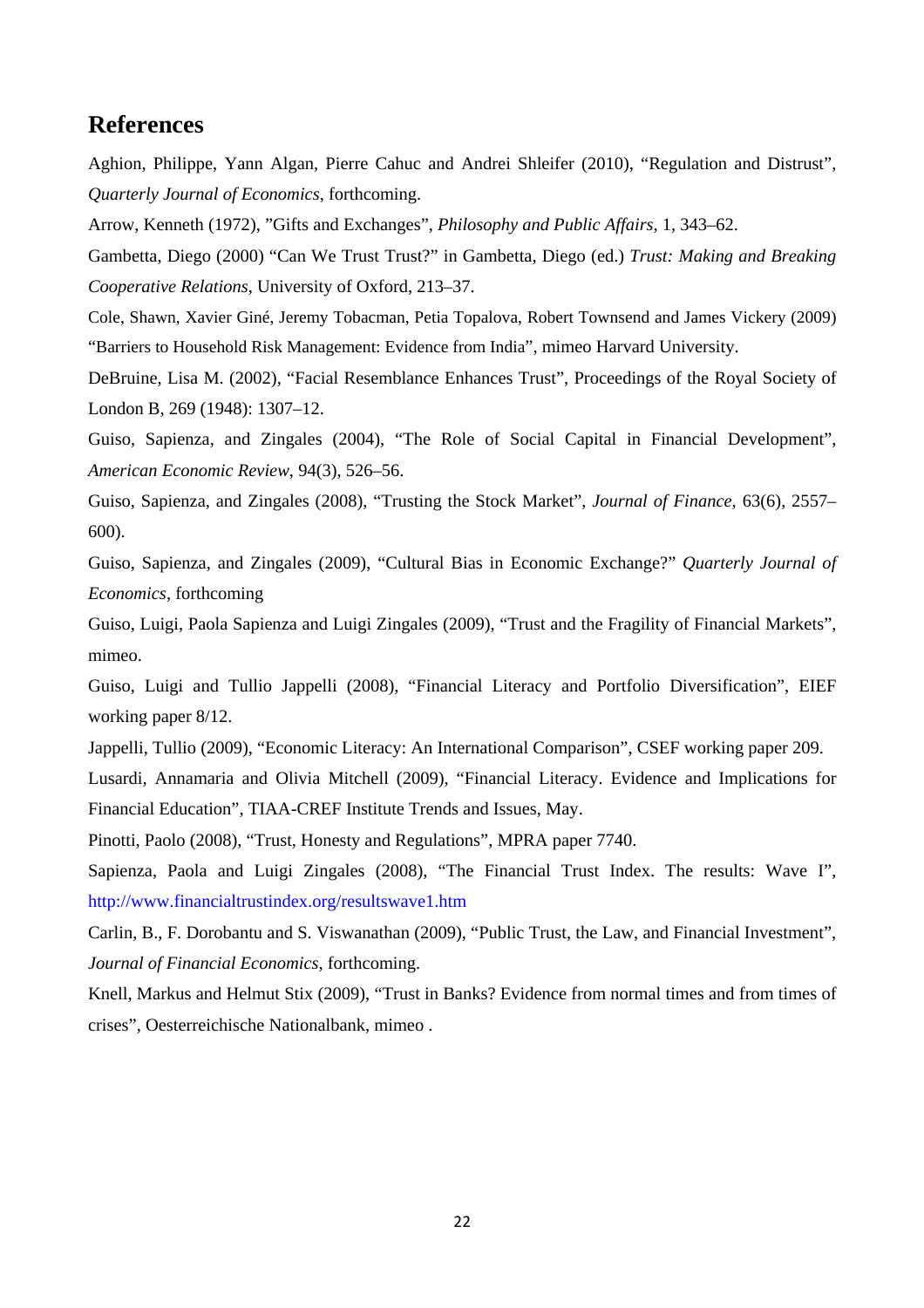|                    | Wave I | Wave II | Wave III |
|--------------------|--------|---------|----------|
| <b>Banks</b>       | 0.99   | 0.94    | 1.00     |
| <b>Bankers</b>     | 0.88   | 0.84    | 0.92     |
| <b>Brokers</b>     | 0.71   | 0.69    | 0.72     |
| Mutual funds       | 0.86   | 0.87    | 0.88     |
| Stock market       | 0.70   | 0.71    | 0.71     |
| Government         | 0.77   | 0.78    | 0.83     |
| Large corporations | 0.71   | 0.67    | 0.73     |
| The Fed            | 0.77   | 0.78    | 0.84     |

# **Table 1. Relative trust levels over time**

The table shows the level of trust towards the specified entity relatively to the level of trust towards people on general. *Source* : elaborations on the FTIS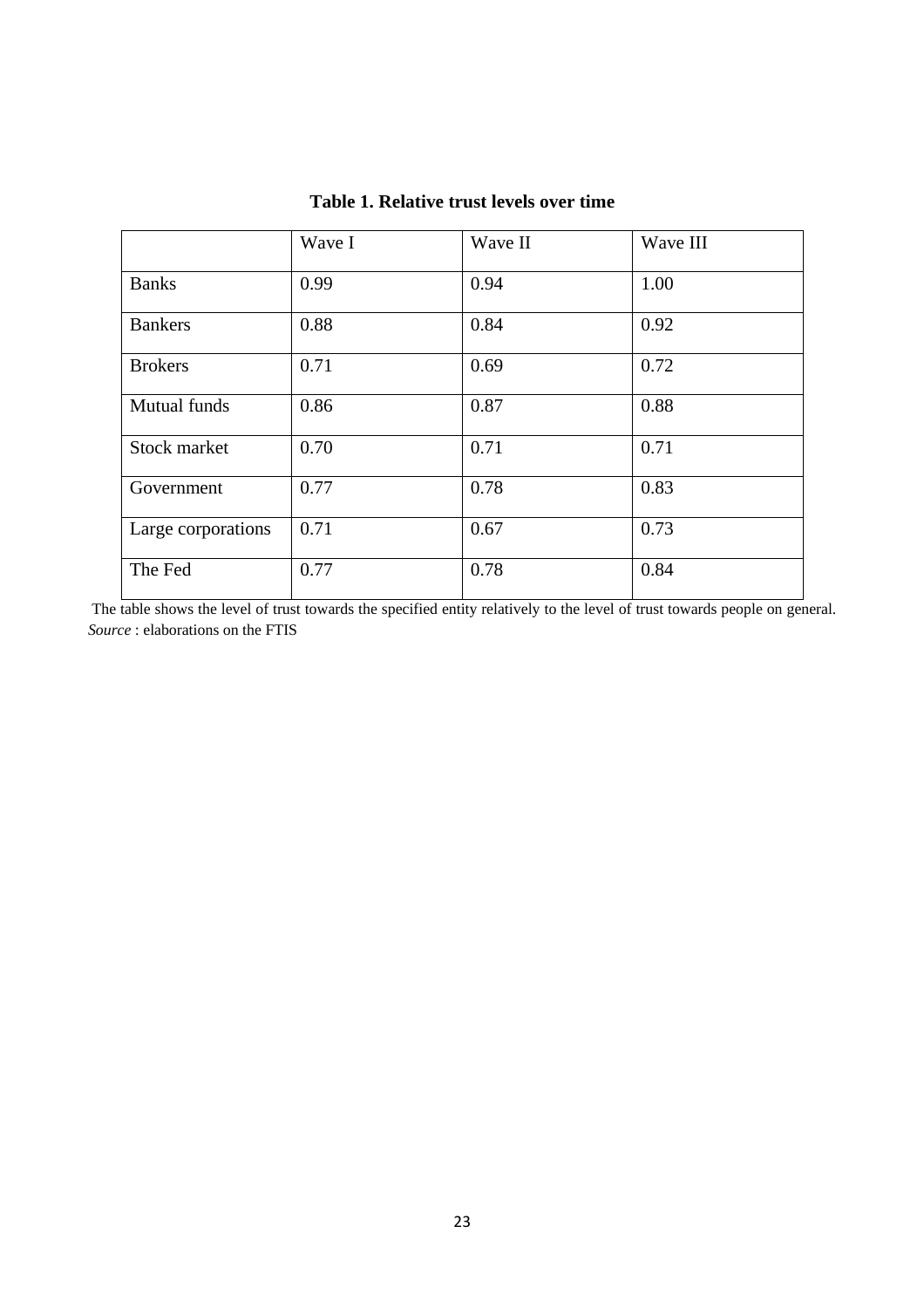## **Table 2. Changes in trust over time in the US**

### *A. Banks*

|                    | Wave I | Wave II       | Wave III |
|--------------------|--------|---------------|----------|
| Decreased a lot    | 24     | 25            | 15       |
| Decreased a little | 31     | 28            | 26       |
| No change          | 40     | 41            | 50       |
| Increased a little | 4      | 4             |          |
| Increased a lot    |        | $\mathcal{D}$ | 2        |

### . *B. Stock Market*

|                    | Wave I         | Wave II        | Wave III |
|--------------------|----------------|----------------|----------|
|                    |                |                |          |
| Decreased a lot    | 46             | 36             | 28       |
| Decreased a little | 22             | 23             | 21       |
| No change          | 29             | 36             | 41       |
| Increased a little | $\overline{2}$ | 4              | 8        |
| Increased a lot    |                | $\mathfrak{D}$ |          |

*C. The government* 

|                    | Wave I | Wave II  | Wave III |
|--------------------|--------|----------|----------|
|                    | Dec 08 | March 09 | June 09  |
| Decreased a lot    | 32     | 29       | 25       |
| Decreased a little | 23     | 15       | 15       |
| No change          | 35     | 27       | 33       |
| Increased a little | 7      | 18       | 17       |
| Increased a lot    | 3      | 12       | 10       |

The table shows people's responses on how much their trust towards the specified entity has changes over the three months before the interviews in the FTIS. Source: elaborations on data from the FTIS.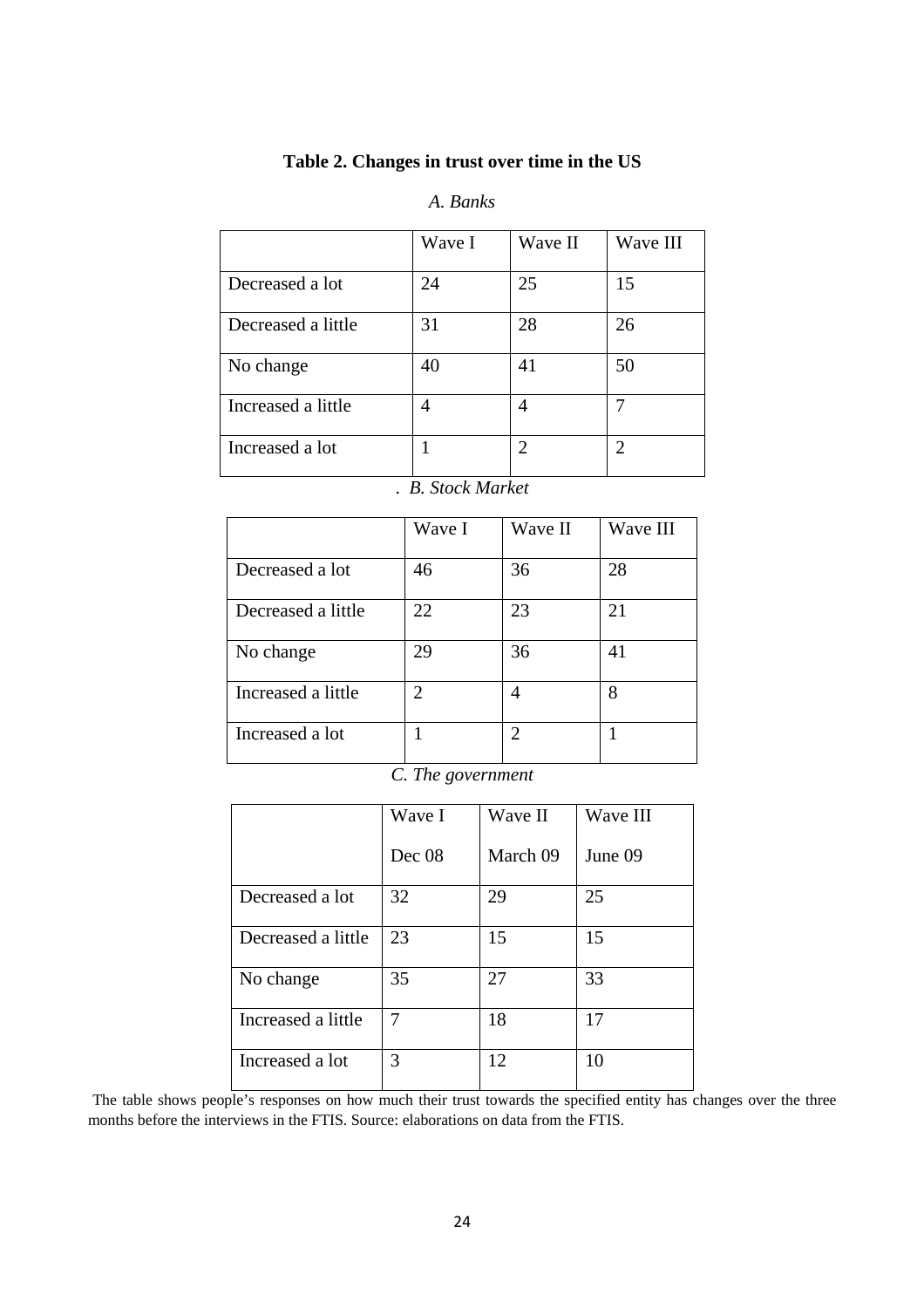|                                                                         | Great<br><b>Britain</b> | France | Italy          | Spain | Germany | United<br><b>States</b> |
|-------------------------------------------------------------------------|-------------------------|--------|----------------|-------|---------|-------------------------|
|                                                                         | $\%$                    | $\%$   | $\%$           | $\%$  | $\%$    | $\%$                    |
| Unweighted base                                                         | 821                     | 824    | 657            | 639   | 701     | 777                     |
|                                                                         |                         |        |                |       |         |                         |
| More likely to invest in stocks<br>and [EU: share, US: stock]<br>funds] | 7                       | 5      | $\overline{7}$ | 9     | 6       | 9                       |
| My attitude has stayed the<br>same                                      | 54                      | 50     | 40             | 46    | 52      | 46                      |
| Less likely to invest in stock<br>and [EU: share, US: stock]<br>funds]  | 39                      | 44     | 54             | 46    | 41      | 46                      |

## **Table 3: Change in willingness to invest in the stock market after the financial crisis**

Answers to the question: "Compared with two years ago how has your attitude to investing on the stock market changed, if at all?" *Source*: September 2009 Financial Times/Harris Poll,: Base: All EU adults in five countries and US adults with savings/investments.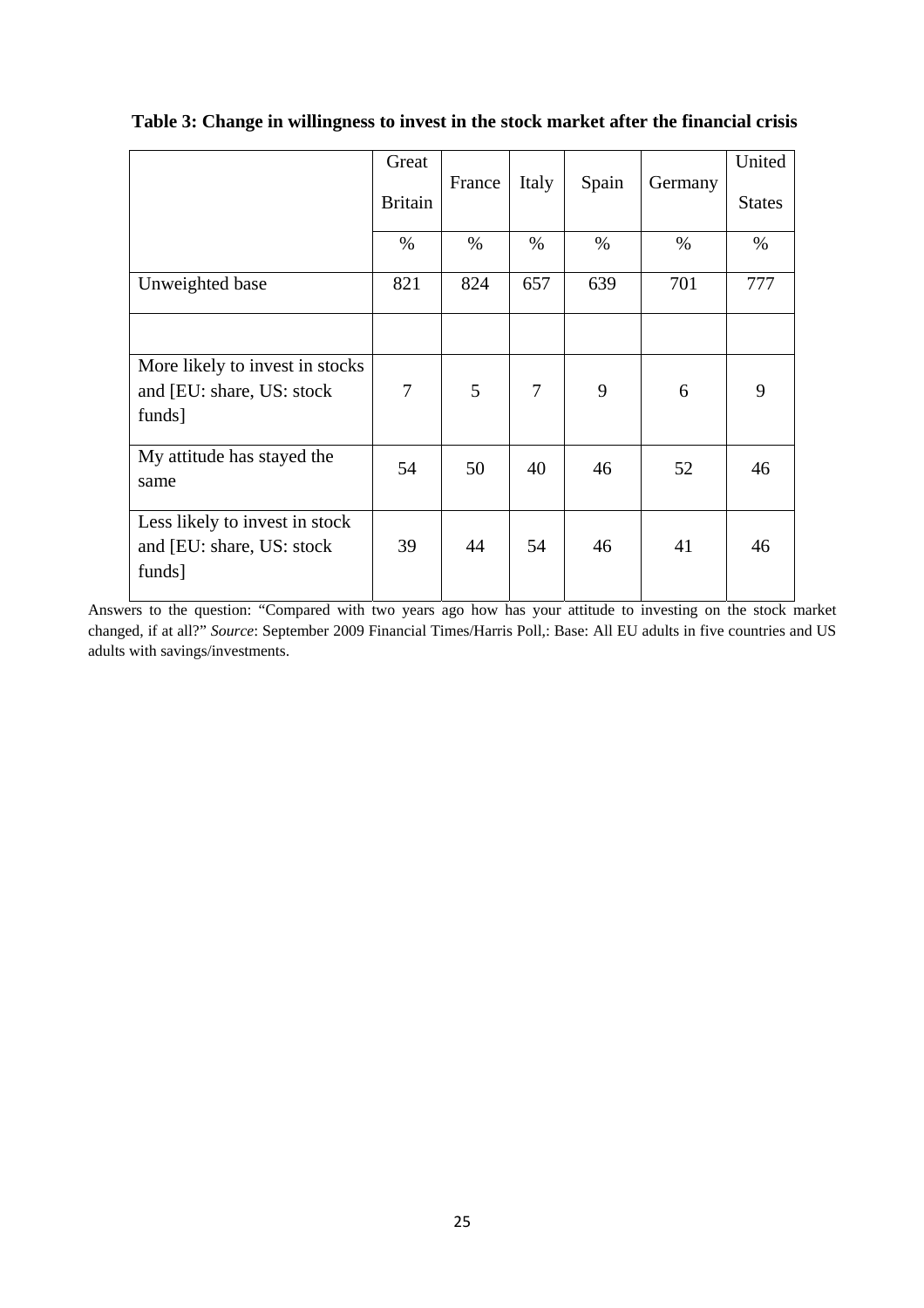|                                                                            |             | Average<br>level of | % share of those<br>trusting a lot or |
|----------------------------------------------------------------------------|-------------|---------------------|---------------------------------------|
| Mode of making financial decisions                                         | % responses | trust               | substantially                         |
| I decide entirely on my own                                                | 12.0        | 2.98                | 39.7                                  |
| I ask the bank to review my choice                                         | 30.4        | 3.92                | 82.4                                  |
| I listen to my bank/advisor proposals but the final<br>word is always mine | 37.7        | 3.88                | 78.3                                  |
| By and large I follow my bank/advisor                                      | 16.3        | 4.19                | 86.4                                  |
| I let my bank/advisor decide everything                                    | 3.7         | 4.49                | 93.3                                  |

# **Table 4. Trust and delegation of financial decisions**

*Source*: UniCredit Italian Investors Survey, 2007 wave.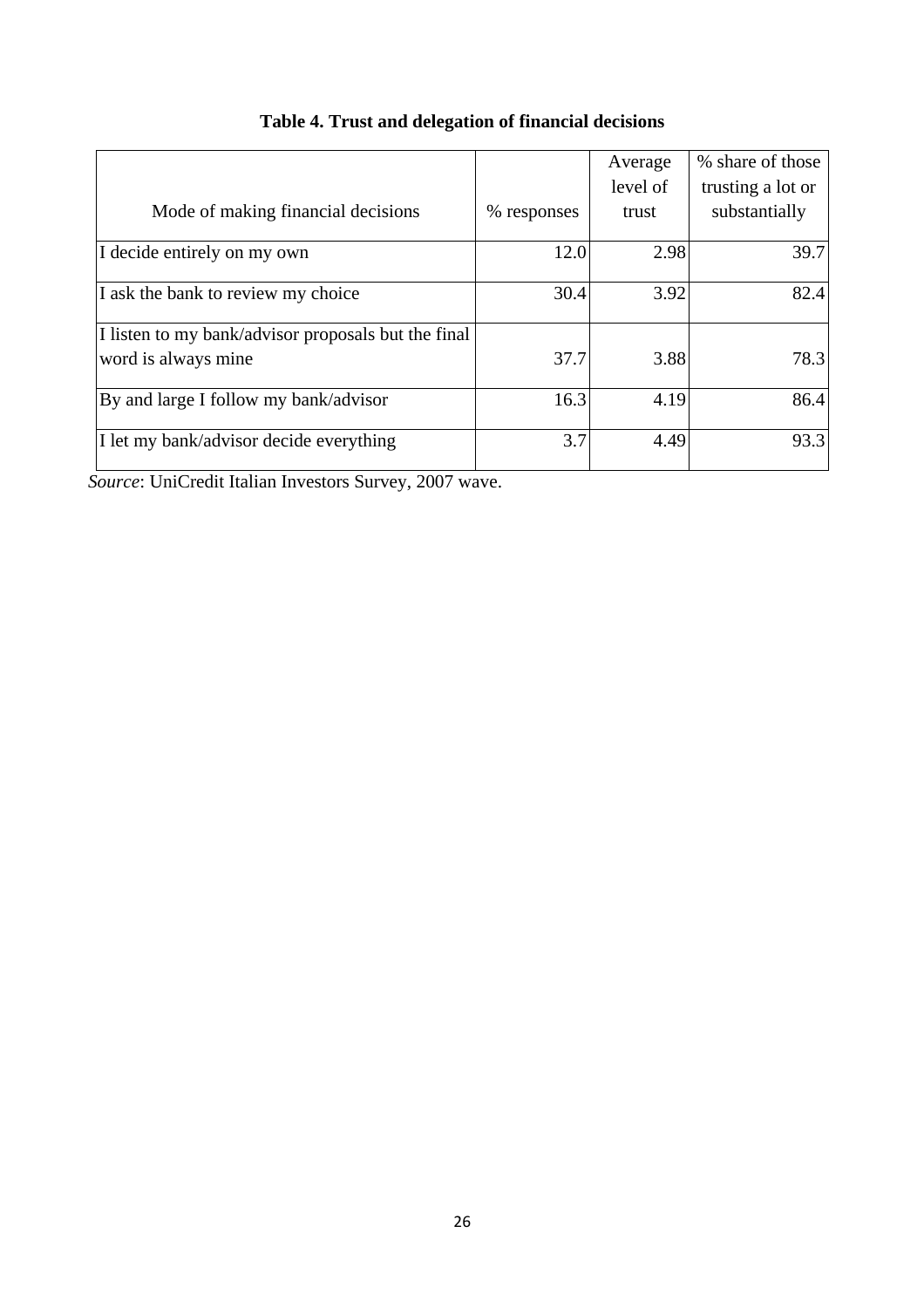

### **Figure 1. The collapse of trust**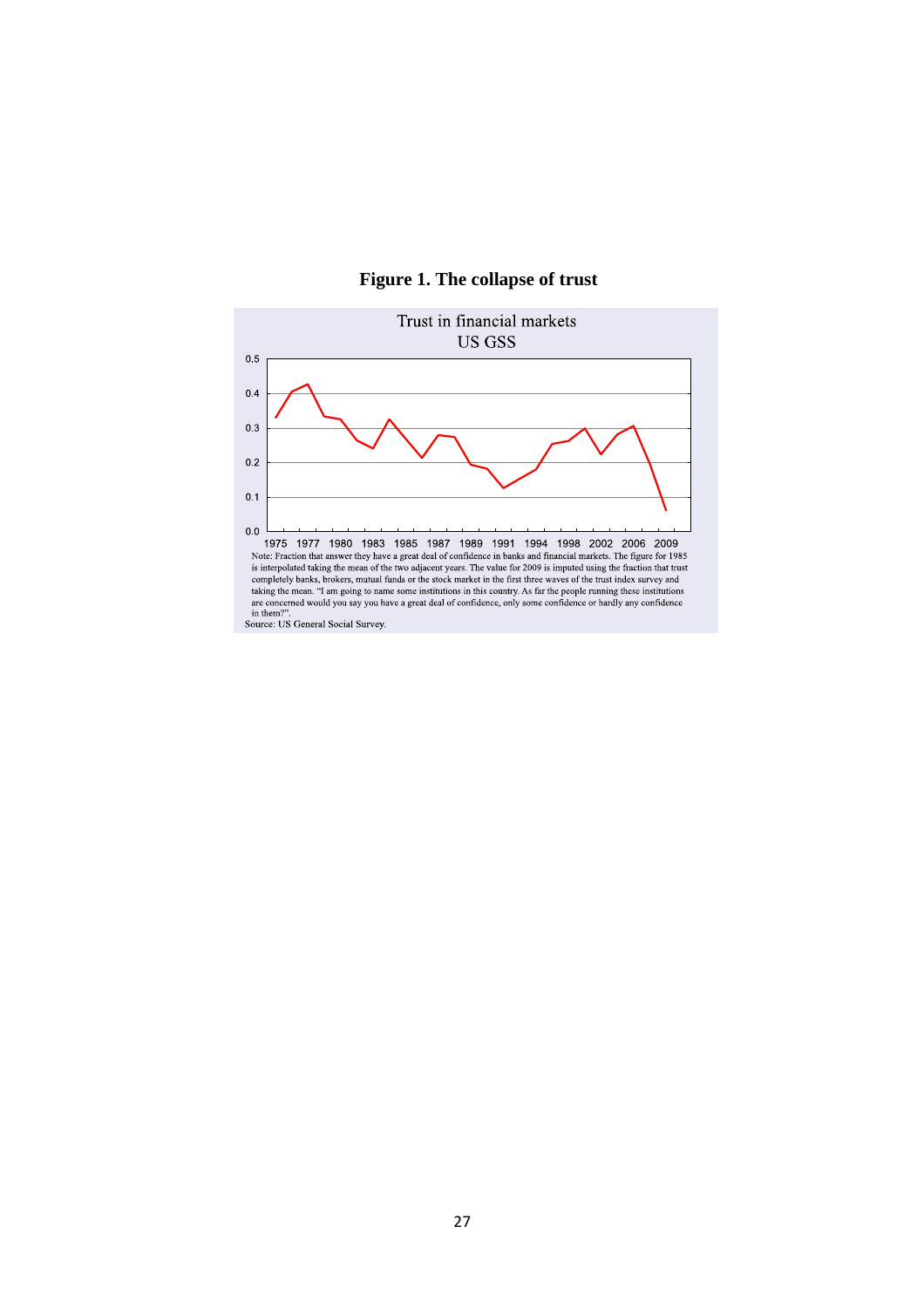# **Figure 2. Cheating in financial markets**

A. Pooled sample



# B. By country

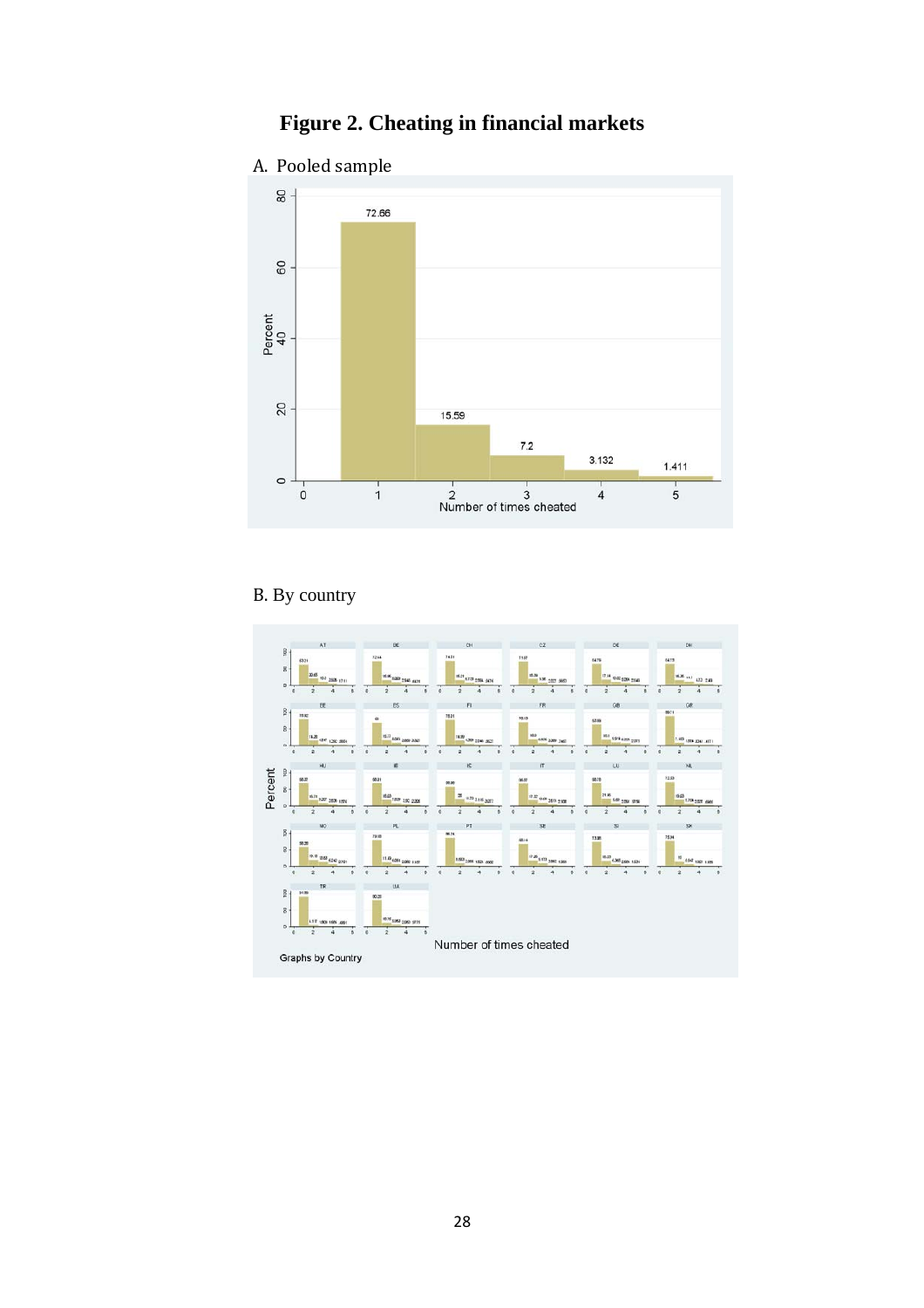

# **Figure 3. Deception and trust**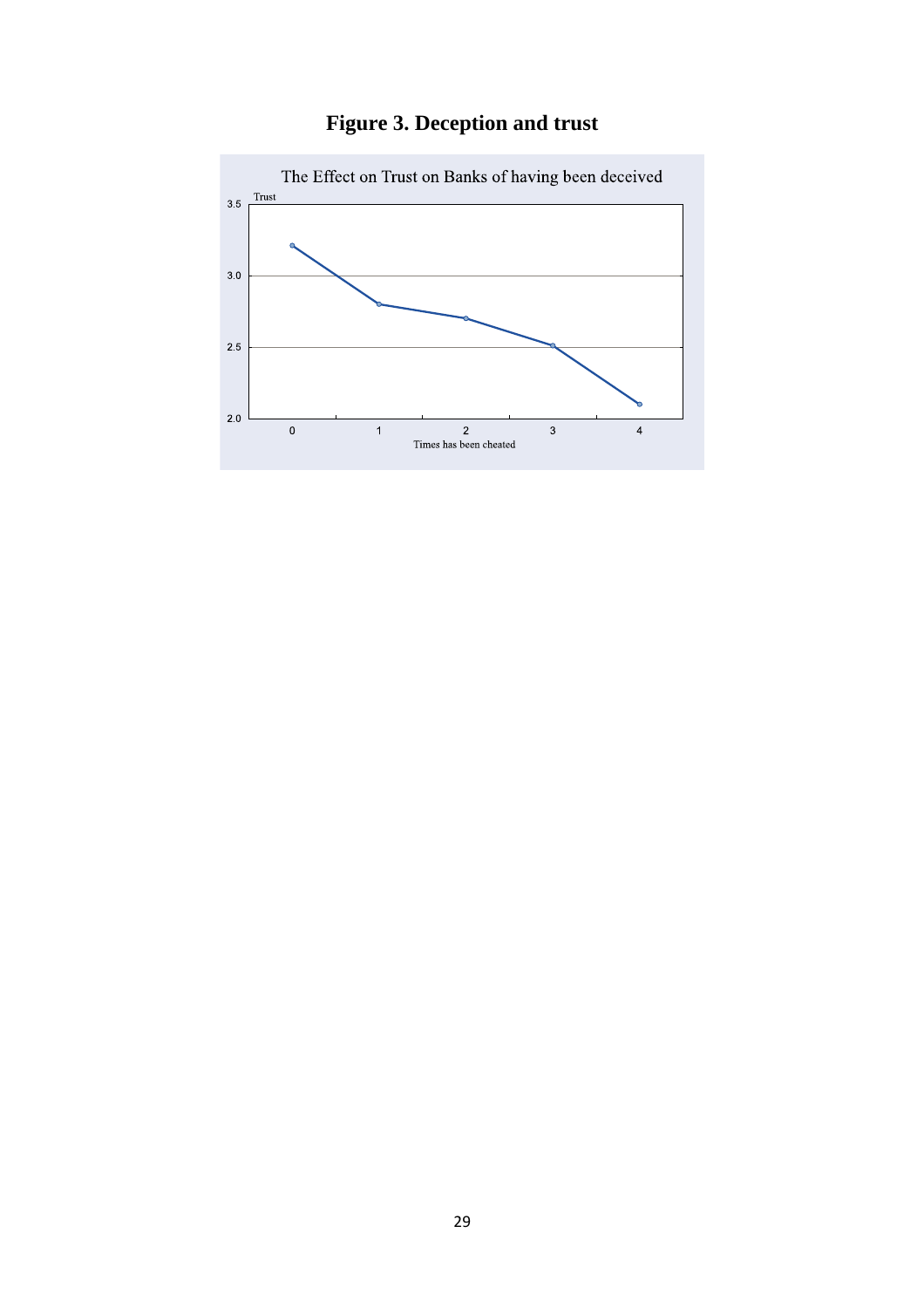# **Figure 4 The geographical spread of Madoff's victims**

A. USA



# B. Europe

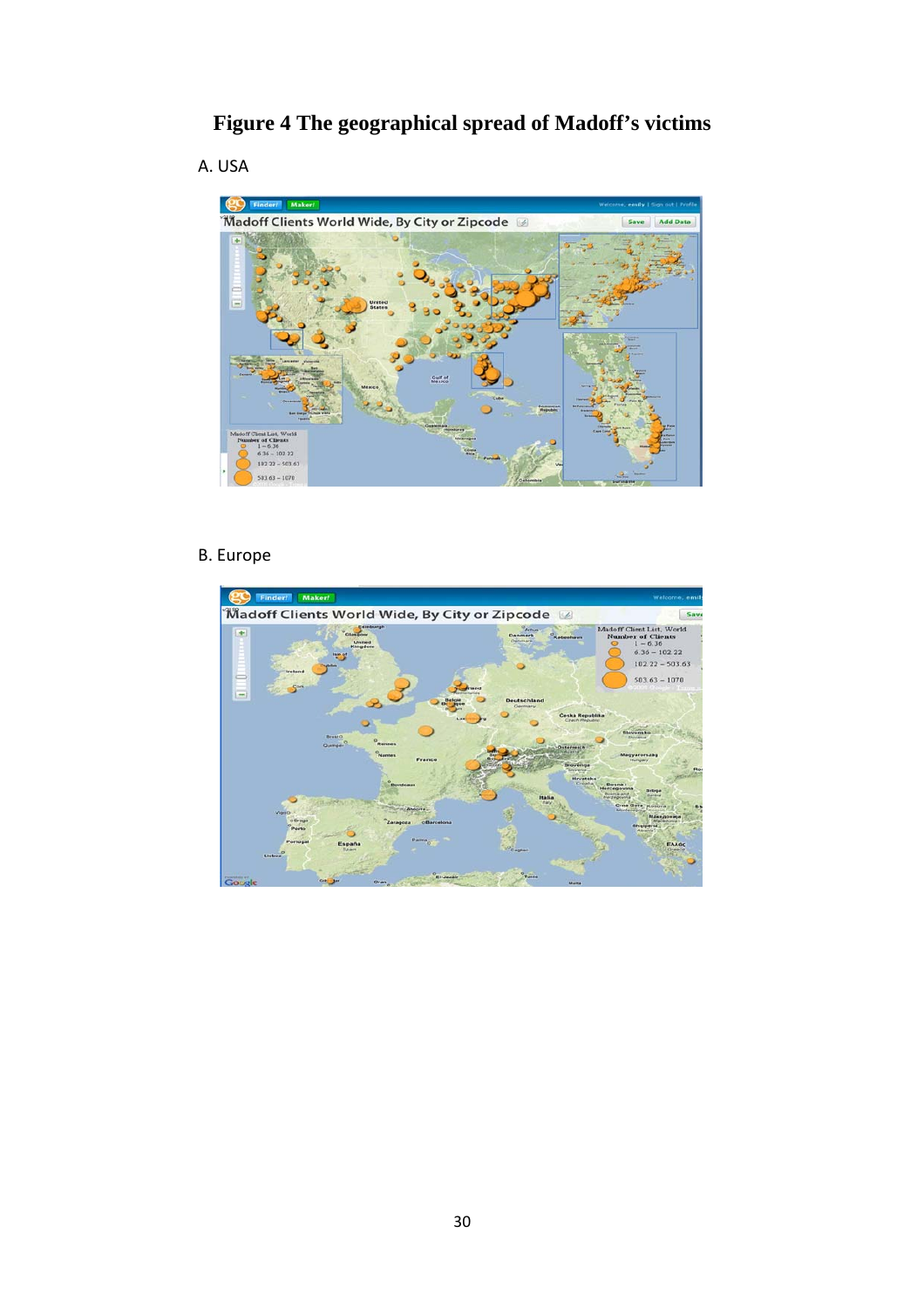

# **Figure 5. Madoff's victims and trust**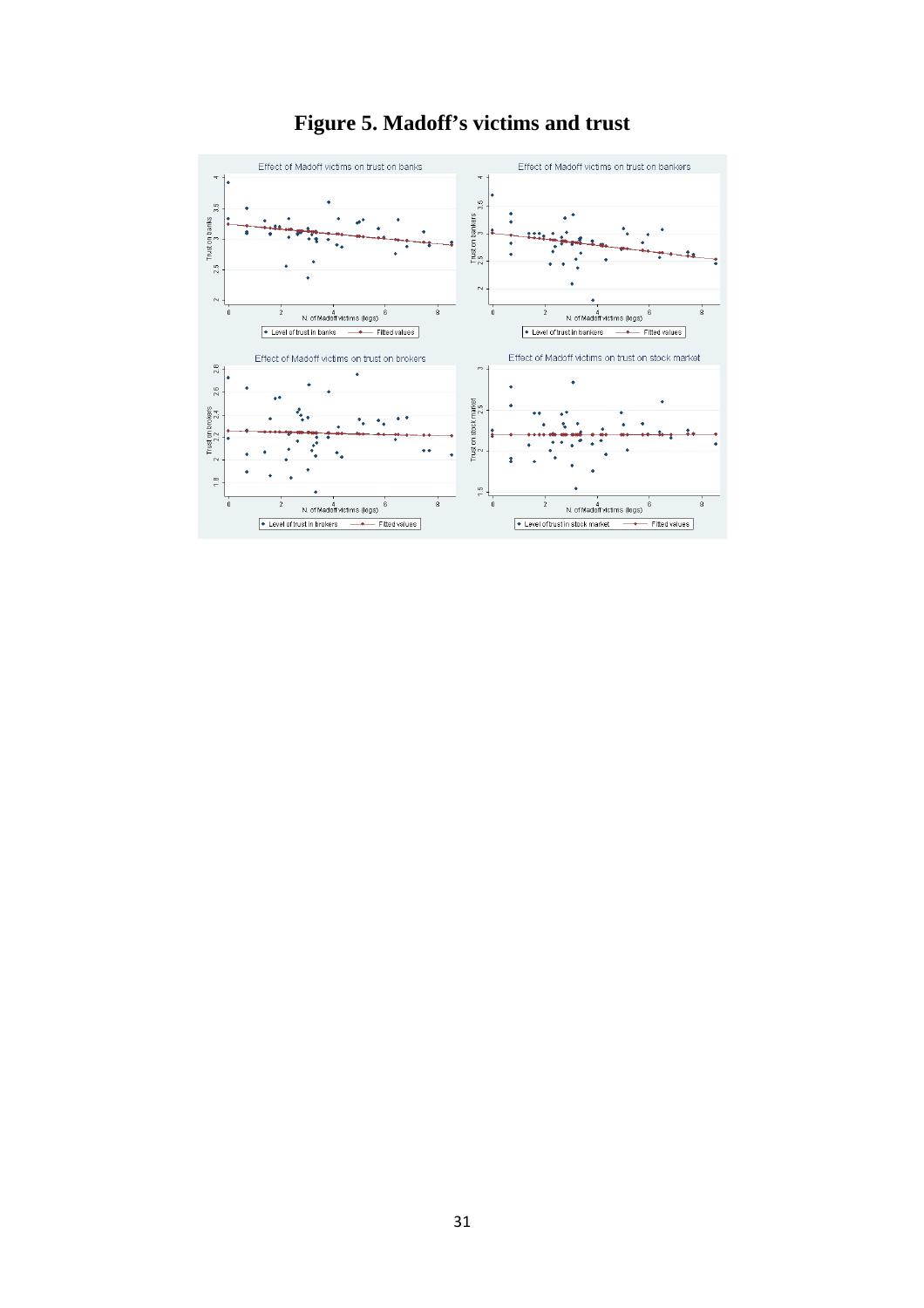

# **Figure 6. Trust and bank run**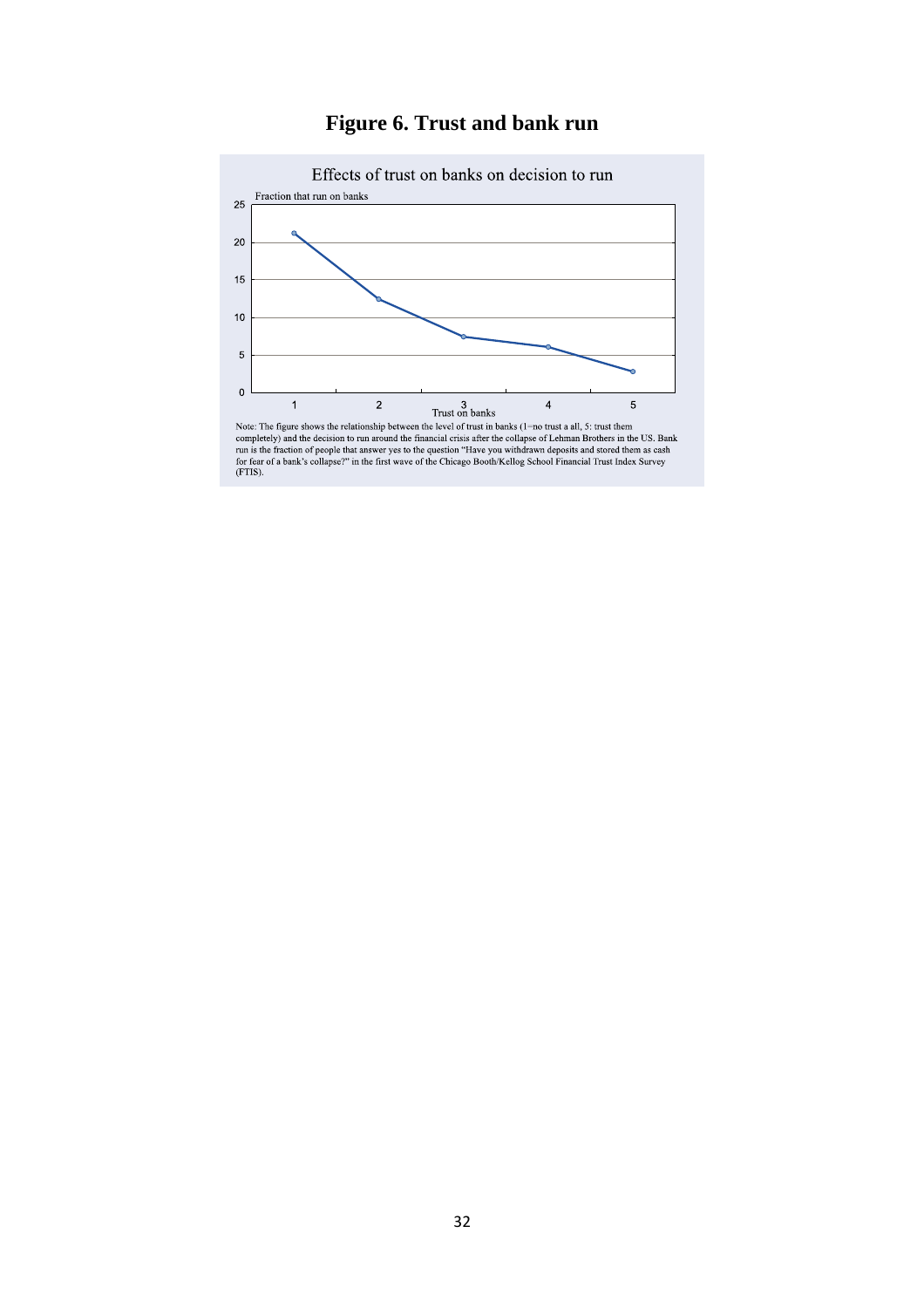

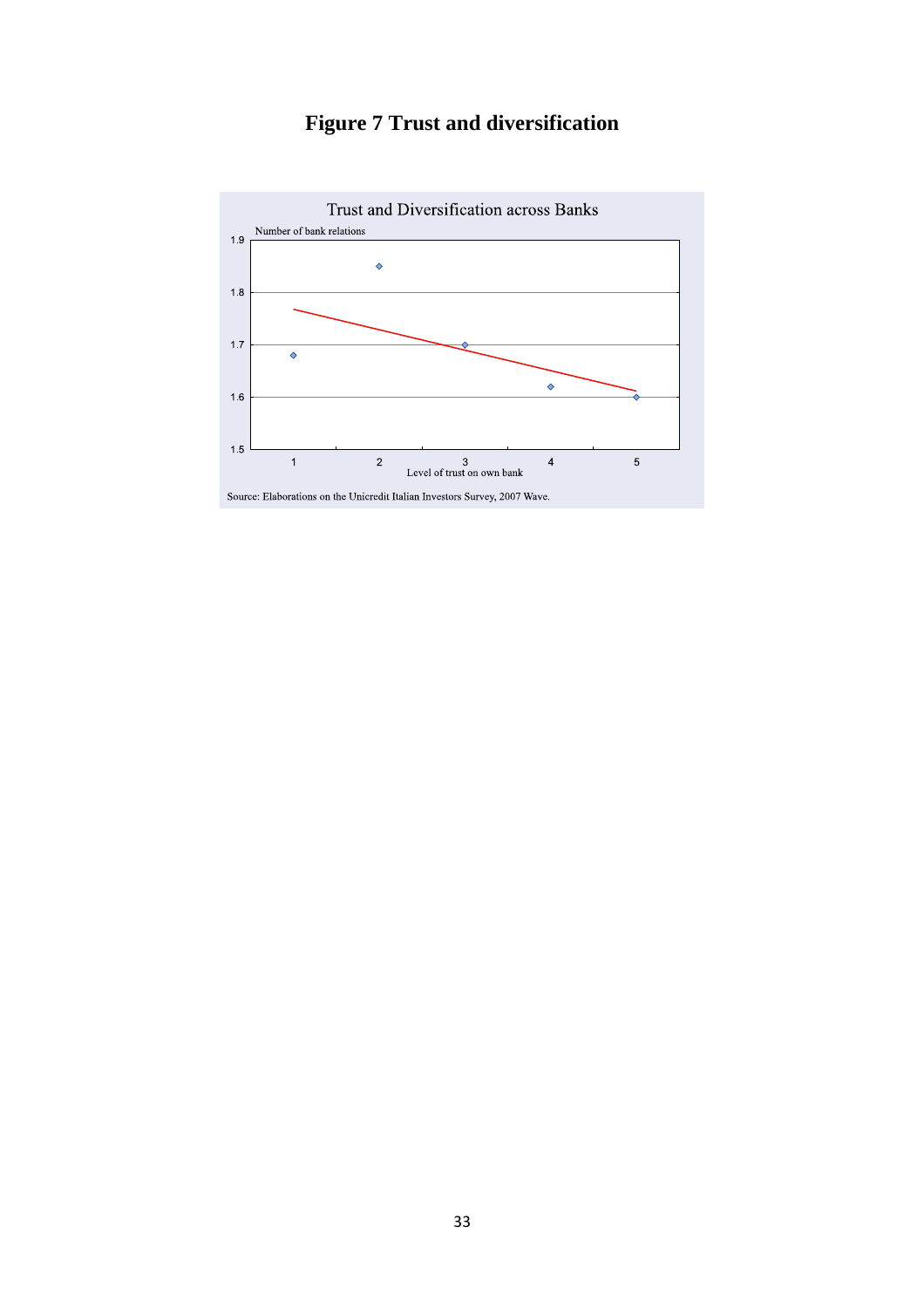# **Figure 7 Trust and the demand for regulation**

#### A. Trust on banks



B. Trust on bankers